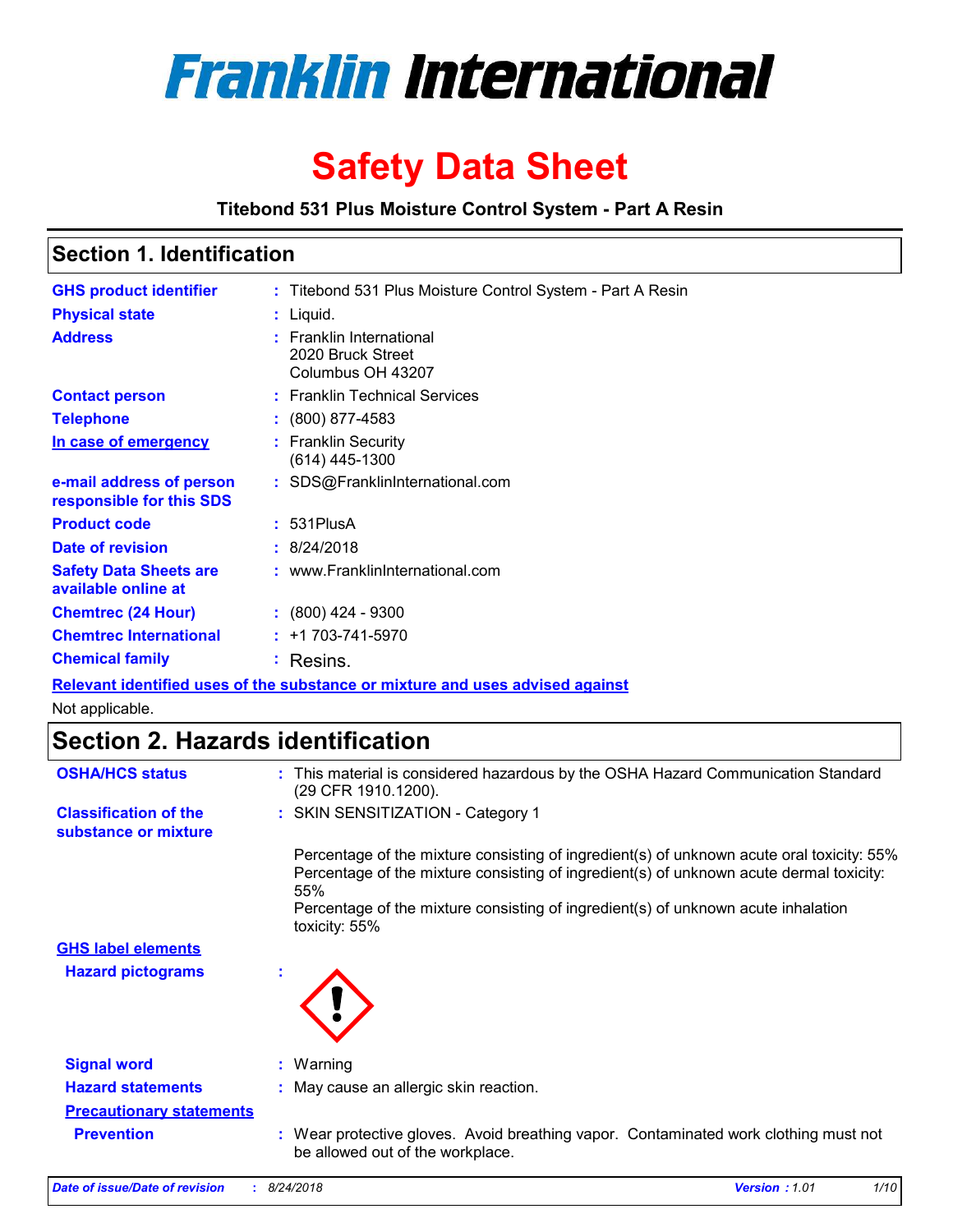## **Section 2. Hazards identification**

| <b>Response</b>                            | : IF ON SKIN: Wash with plenty of soap and water. Wash contaminated clothing before<br>reuse. If skin irritation or rash occurs: Get medical attention. |
|--------------------------------------------|---------------------------------------------------------------------------------------------------------------------------------------------------------|
| <b>Storage</b>                             | : Not applicable.                                                                                                                                       |
| <b>Disposal</b>                            | : Dispose of contents and container in accordance with all local, regional, national and<br>international regulations.                                  |
| <b>Hazards not otherwise</b><br>classified | : None known.                                                                                                                                           |

## **Section 3. Composition/information on ingredients**

| <b>Substance/mixture</b><br>Mixture                                                      |               |                   |
|------------------------------------------------------------------------------------------|---------------|-------------------|
| Ingredient name                                                                          | $\frac{9}{6}$ | <b>CAS number</b> |
| Oxirane, 2,2'-[(1-methylethylidene)bis(4,1-phenyleneoxymethylene)]bis-,<br>  homopolymer | l≥50 - ≤75    | l 25085-99-8      |

Any concentration shown as a range is to protect confidentiality or is due to batch variation.

**There are no additional ingredients present which, within the current knowledge of the supplier and in the concentrations applicable, are classified as hazardous to health or the environment and hence require reporting in this section.**

**Occupational exposure limits, if available, are listed in Section 8.**

## **Section 4. First aid measures**

### **Description of necessary first aid measures**

| <b>Eye contact</b>                                 | : Immediately flush eyes with plenty of water, occasionally lifting the upper and lower<br>eyelids. Check for and remove any contact lenses. Continue to rinse for at least 10<br>minutes. Get medical attention if irritation occurs.                                                                                                                                                                                                                                                                                                                                                                                                                                                                                                                                                                                    |
|----------------------------------------------------|---------------------------------------------------------------------------------------------------------------------------------------------------------------------------------------------------------------------------------------------------------------------------------------------------------------------------------------------------------------------------------------------------------------------------------------------------------------------------------------------------------------------------------------------------------------------------------------------------------------------------------------------------------------------------------------------------------------------------------------------------------------------------------------------------------------------------|
| <b>Inhalation</b>                                  | : Remove victim to fresh air and keep at rest in a position comfortable for breathing. If<br>not breathing, if breathing is irregular or if respiratory arrest occurs, provide artificial<br>respiration or oxygen by trained personnel. It may be dangerous to the person providing<br>aid to give mouth-to-mouth resuscitation. Get medical attention if adverse health effects<br>persist or are severe. If unconscious, place in recovery position and get medical<br>attention immediately. Maintain an open airway. Loosen tight clothing such as a collar,<br>tie, belt or waistband.                                                                                                                                                                                                                              |
| <b>Skin contact</b>                                | : Wash with plenty of soap and water. Remove contaminated clothing and shoes. Wash<br>contaminated clothing thoroughly with water before removing it, or wear gloves.<br>Continue to rinse for at least 10 minutes. Get medical attention. In the event of any<br>complaints or symptoms, avoid further exposure. Wash clothing before reuse. Clean<br>shoes thoroughly before reuse.                                                                                                                                                                                                                                                                                                                                                                                                                                     |
| <b>Ingestion</b>                                   | : Wash out mouth with water. Remove dentures if any. Remove victim to fresh air and<br>keep at rest in a position comfortable for breathing. If material has been swallowed and<br>the exposed person is conscious, give small quantities of water to drink. Stop if the<br>exposed person feels sick as vomiting may be dangerous. Do not induce vomiting<br>unless directed to do so by medical personnel. If vomiting occurs, the head should be<br>kept low so that vomit does not enter the lungs. Get medical attention if adverse health<br>effects persist or are severe. Never give anything by mouth to an unconscious person.<br>If unconscious, place in recovery position and get medical attention immediately.<br>Maintain an open airway. Loosen tight clothing such as a collar, tie, belt or waistband. |
| Most important symptoms/effects, acute and delayed |                                                                                                                                                                                                                                                                                                                                                                                                                                                                                                                                                                                                                                                                                                                                                                                                                           |
| <b>Potential acute health effects</b>              |                                                                                                                                                                                                                                                                                                                                                                                                                                                                                                                                                                                                                                                                                                                                                                                                                           |
| <b>Eye contact</b>                                 | : This product may irritate eyes upon contact.                                                                                                                                                                                                                                                                                                                                                                                                                                                                                                                                                                                                                                                                                                                                                                            |
| <b>Inhalation</b>                                  | : No known significant effects or critical hazards.                                                                                                                                                                                                                                                                                                                                                                                                                                                                                                                                                                                                                                                                                                                                                                       |
| <b>Skin contact</b>                                | : May cause an allergic skin reaction.                                                                                                                                                                                                                                                                                                                                                                                                                                                                                                                                                                                                                                                                                                                                                                                    |

**Ingestion :** No known significant effects or critical hazards.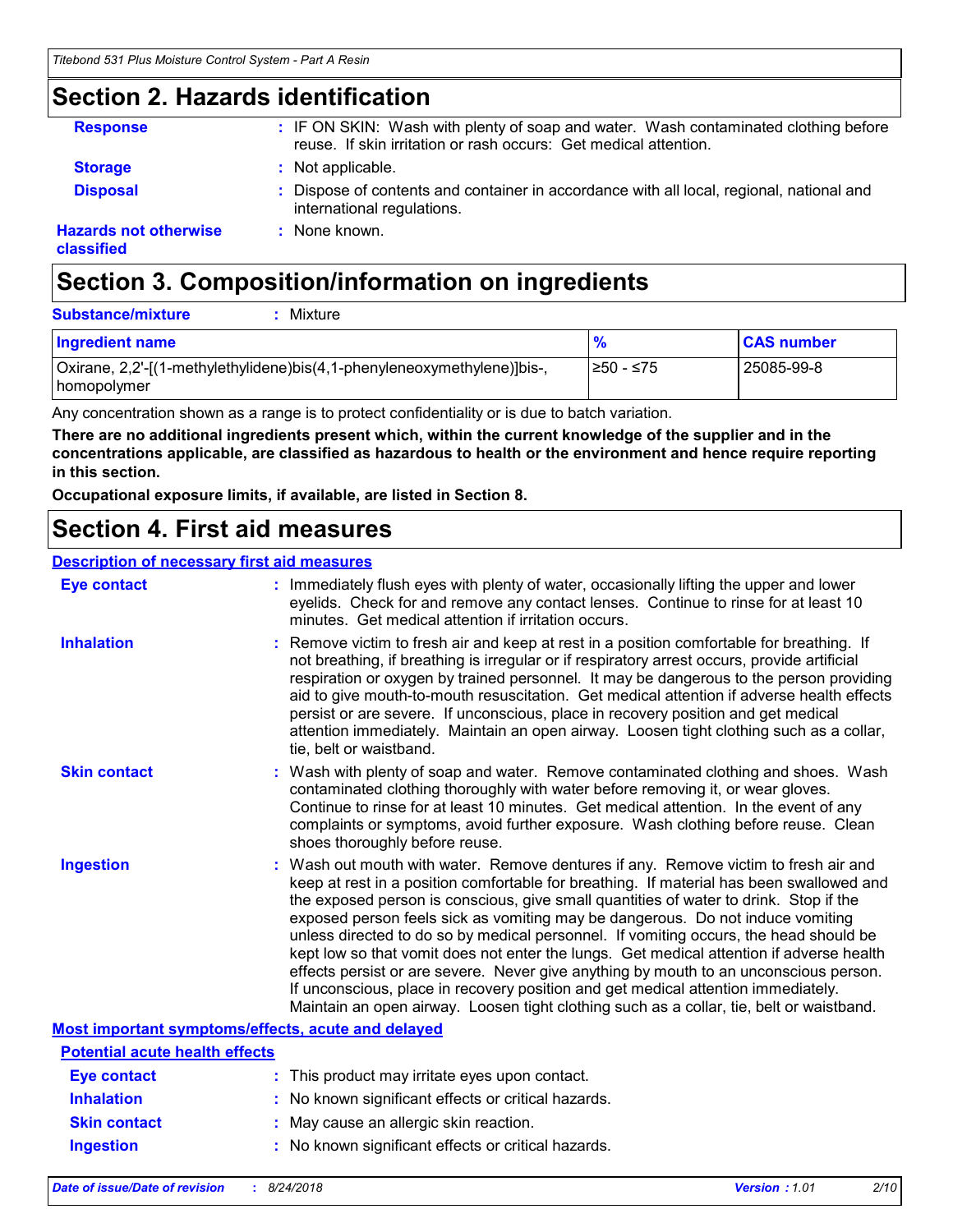## **Section 4. First aid measures**

| : No specific data.                                                                                                                                                                                                                                                 |
|---------------------------------------------------------------------------------------------------------------------------------------------------------------------------------------------------------------------------------------------------------------------|
| No specific data.                                                                                                                                                                                                                                                   |
| Adverse symptoms may include the following:<br>irritation<br>redness                                                                                                                                                                                                |
| : No specific data.                                                                                                                                                                                                                                                 |
| Indication of immediate medical attention and special treatment needed, if necessary                                                                                                                                                                                |
| Treat symptomatically. Contact poison treatment specialist immediately if large<br>quantities have been ingested or inhaled.                                                                                                                                        |
| No specific treatment.                                                                                                                                                                                                                                              |
| No action shall be taken involving any personal risk or without suitable training. It may<br>be dangerous to the person providing aid to give mouth-to-mouth resuscitation. Wash<br>contaminated clothing thoroughly with water before removing it, or wear gloves. |
| <b>Over-exposure signs/symptoms</b>                                                                                                                                                                                                                                 |

### **See toxicological information (Section 11)**

## **Section 5. Fire-fighting measures**

| <b>Extinguishing media</b>                               |                                                                                                                                                                                                   |
|----------------------------------------------------------|---------------------------------------------------------------------------------------------------------------------------------------------------------------------------------------------------|
| <b>Suitable extinguishing</b><br>media                   | : Use an extinguishing agent suitable for the surrounding fire.                                                                                                                                   |
| Unsuitable extinguishing<br>media                        | : None known.                                                                                                                                                                                     |
| <b>Specific hazards arising</b><br>from the chemical     | : In a fire or if heated, a pressure increase will occur and the container may burst.                                                                                                             |
| <b>Hazardous thermal</b><br>decomposition products       | Decomposition products may include the following materials:<br>carbon dioxide<br>carbon monoxide                                                                                                  |
| <b>Special protective actions</b><br>for fire-fighters   | Promptly isolate the scene by removing all persons from the vicinity of the incident if<br>there is a fire. No action shall be taken involving any personal risk or without suitable<br>training. |
| <b>Special protective</b><br>equipment for fire-fighters | Fire-fighters should wear appropriate protective equipment and self-contained breathing<br>apparatus (SCBA) with a full face-piece operated in positive pressure mode.                            |

## **Section 6. Accidental release measures**

|                                                              |     | Personal precautions, protective equipment and emergency procedures                                                                                                                                                                                                                                                                                                                                              |  |  |
|--------------------------------------------------------------|-----|------------------------------------------------------------------------------------------------------------------------------------------------------------------------------------------------------------------------------------------------------------------------------------------------------------------------------------------------------------------------------------------------------------------|--|--|
| For non-emergency<br>personnel                               |     | : No action shall be taken involving any personal risk or without suitable training.<br>Evacuate surrounding areas. Keep unnecessary and unprotected personnel from<br>entering. Do not touch or walk through spilled material. Avoid breathing vapor or mist.<br>Provide adequate ventilation. Wear appropriate respirator when ventilation is<br>inadequate. Put on appropriate personal protective equipment. |  |  |
| For emergency responders                                     | -11 | If specialized clothing is required to deal with the spillage, take note of any information in<br>Section 8 on suitable and unsuitable materials. See also the information in "For non-<br>emergency personnel".                                                                                                                                                                                                 |  |  |
| <b>Environmental precautions</b>                             |     | : Avoid dispersal of spilled material and runoff and contact with soil, waterways, drains<br>and sewers. Inform the relevant authorities if the product has caused environmental<br>pollution (sewers, waterways, soil or air).                                                                                                                                                                                  |  |  |
| <b>Methods and materials for containment and cleaning up</b> |     |                                                                                                                                                                                                                                                                                                                                                                                                                  |  |  |
| <b>Small spill</b>                                           |     | : Stop leak if without risk. Move containers from spill area. Dilute with water and mop up<br>if water-soluble. Alternatively, or if water-insoluble, absorb with an inert dry material and<br>place in an appropriate waste disposal container. Dispose of via a licensed waste<br>disposal contractor.                                                                                                         |  |  |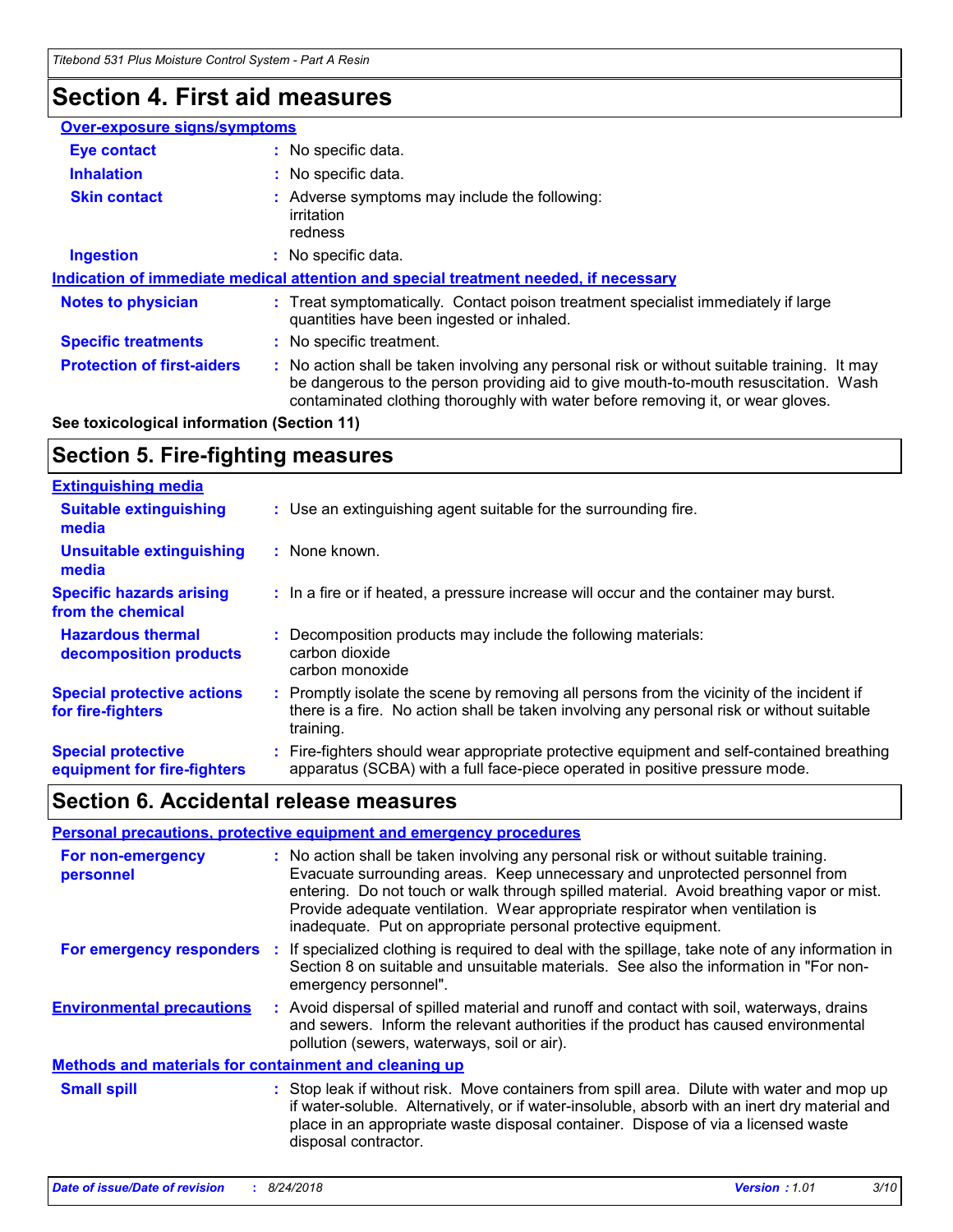## **Section 6. Accidental release measures**

| <b>Large spill</b> | : Stop leak if without risk. Move containers from spill area. Approach release from<br>upwind. Prevent entry into sewers, water courses, basements or confined areas. Wash<br>spillages into an effluent treatment plant or proceed as follows. Contain and collect<br>spillage with non-combustible, absorbent material e.g. sand, earth, vermiculite or<br>diatomaceous earth and place in container for disposal according to local regulations<br>(see Section 13). Dispose of via a licensed waste disposal contractor. Contaminated<br>absorbent material may pose the same hazard as the spilled product. Note: see |
|--------------------|----------------------------------------------------------------------------------------------------------------------------------------------------------------------------------------------------------------------------------------------------------------------------------------------------------------------------------------------------------------------------------------------------------------------------------------------------------------------------------------------------------------------------------------------------------------------------------------------------------------------------|
|                    | Section 1 for emergency contact information and Section 13 for waste disposal.                                                                                                                                                                                                                                                                                                                                                                                                                                                                                                                                             |

## **Section 7. Handling and storage**

| <b>Precautions for safe handling</b>                                             |                                                                                                                                                                                                                                                                                                                                                                                                                                                                                                                                                                                    |
|----------------------------------------------------------------------------------|------------------------------------------------------------------------------------------------------------------------------------------------------------------------------------------------------------------------------------------------------------------------------------------------------------------------------------------------------------------------------------------------------------------------------------------------------------------------------------------------------------------------------------------------------------------------------------|
| <b>Protective measures</b>                                                       | : Put on appropriate personal protective equipment (see Section 8). Persons with a<br>history of skin sensitization problems should not be employed in any process in which<br>this product is used. Do not get in eyes or on skin or clothing. Do not ingest. Avoid<br>breathing vapor or mist. Keep in the original container or an approved alternative made<br>from a compatible material, kept tightly closed when not in use. Empty containers retain<br>product residue and can be hazardous. Do not reuse container.                                                       |
| <b>Advice on general</b><br>occupational hygiene                                 | : Eating, drinking and smoking should be prohibited in areas where this material is<br>handled, stored and processed. Workers should wash hands and face before eating,<br>drinking and smoking. Remove contaminated clothing and protective equipment before<br>entering eating areas. See also Section 8 for additional information on hygiene<br>measures.                                                                                                                                                                                                                      |
| <b>Conditions for safe storage,</b><br>including any<br><b>incompatibilities</b> | : Store in accordance with local regulations. Store in original container protected from<br>direct sunlight in a dry, cool and well-ventilated area, away from incompatible materials<br>(see Section 10) and food and drink. Keep container tightly closed and sealed until<br>ready for use. Containers that have been opened must be carefully resealed and kept<br>upright to prevent leakage. Do not store in unlabeled containers. Use appropriate<br>containment to avoid environmental contamination. See Section 10 for incompatible<br>materials before handling or use. |

## **Section 8. Exposure controls/personal protection**

### **Control parameters**

### **Occupational exposure limits**

| <b>Ingredient name</b>                                                                  |  |               | <b>Exposure limits</b>                                                                                                                                                                                                                                                                                                                                                                                                                                                      |
|-----------------------------------------------------------------------------------------|--|---------------|-----------------------------------------------------------------------------------------------------------------------------------------------------------------------------------------------------------------------------------------------------------------------------------------------------------------------------------------------------------------------------------------------------------------------------------------------------------------------------|
| Oxirane, 2,2'-[(1-methylethylidene)bis<br>(4,1-phenyleneoxymethylene)]bis-, homopolymer |  |               | None.                                                                                                                                                                                                                                                                                                                                                                                                                                                                       |
| <b>Appropriate engineering</b><br><b>controls</b>                                       |  | contaminants. | : Good general ventilation should be sufficient to control worker exposure to airborne                                                                                                                                                                                                                                                                                                                                                                                      |
| <b>Environmental exposure</b><br><b>controls</b>                                        |  |               | : Emissions from ventilation or work process equipment should be checked to ensure<br>they comply with the requirements of environmental protection legislation. In some<br>cases, fume scrubbers, filters or engineering modifications to the process equipment<br>will be necessary to reduce emissions to acceptable levels.                                                                                                                                             |
| <b>Individual protection measures</b>                                                   |  |               |                                                                                                                                                                                                                                                                                                                                                                                                                                                                             |
| <b>Hygiene measures</b>                                                                 |  |               | : Wash hands, forearms and face thoroughly after handling chemical products, before<br>eating, smoking and using the lavatory and at the end of the working period.<br>Appropriate techniques should be used to remove potentially contaminated clothing.<br>Contaminated work clothing should not be allowed out of the workplace. Wash<br>contaminated clothing before reusing. Ensure that eyewash stations and safety<br>showers are close to the workstation location. |
| <b>Eye/face protection</b>                                                              |  | shields.      | : Safety eyewear complying with an approved standard should be used when a risk<br>assessment indicates this is necessary to avoid exposure to liquid splashes, mists,<br>gases or dusts. If contact is possible, the following protection should be worn, unless<br>the assessment indicates a higher degree of protection: safety glasses with side-                                                                                                                      |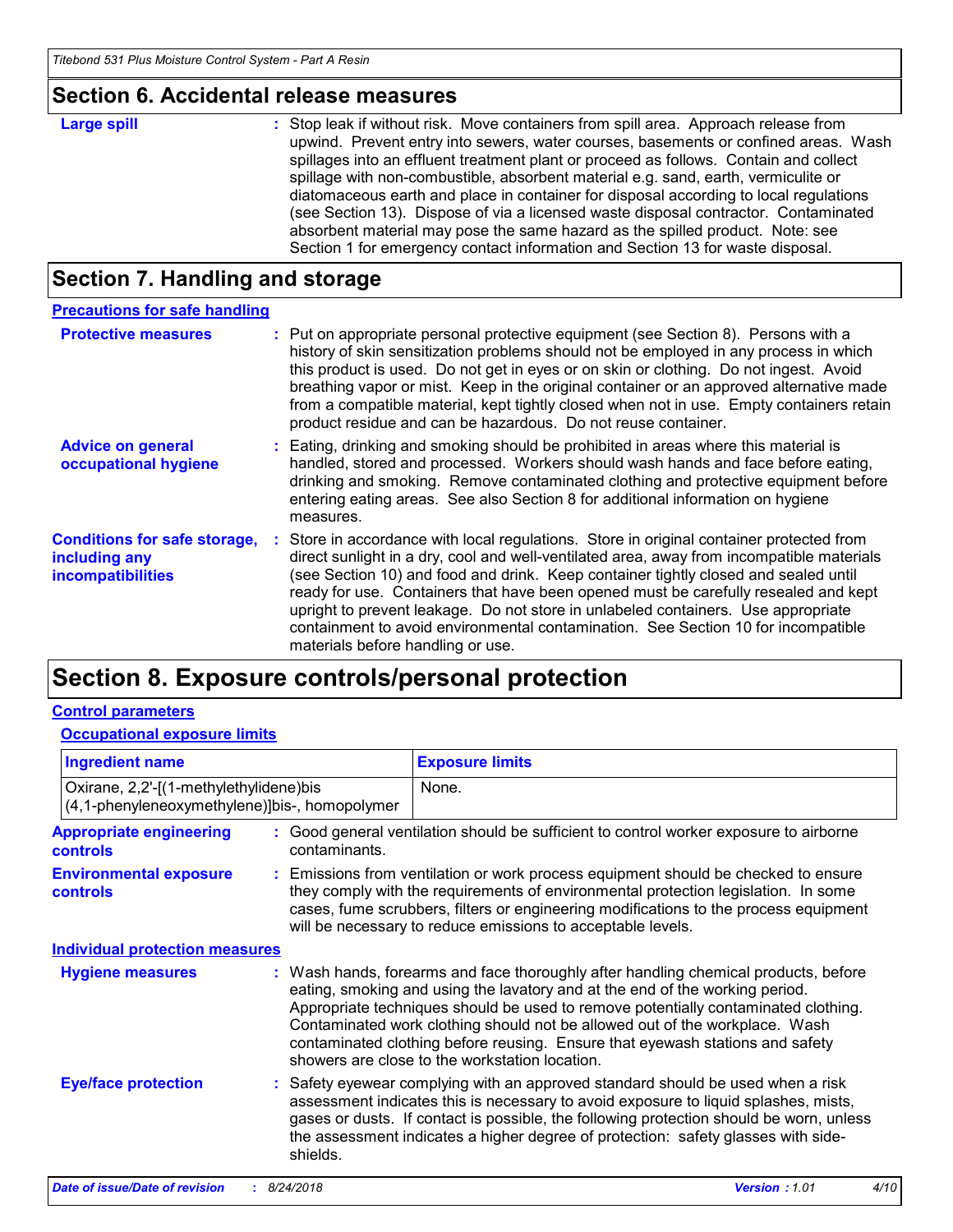## **Section 8. Exposure controls/personal protection**

| <b>Skin protection</b>        |                                                                                                                                                                                                                                                                                                                                                                                                                                                                                                                                                                                                                        |
|-------------------------------|------------------------------------------------------------------------------------------------------------------------------------------------------------------------------------------------------------------------------------------------------------------------------------------------------------------------------------------------------------------------------------------------------------------------------------------------------------------------------------------------------------------------------------------------------------------------------------------------------------------------|
| <b>Hand protection</b>        | : Chemical-resistant, impervious gloves complying with an approved standard should be<br>worn at all times when handling chemical products if a risk assessment indicates this is<br>necessary. Considering the parameters specified by the glove manufacturer, check<br>during use that the gloves are still retaining their protective properties. It should be<br>noted that the time to breakthrough for any glove material may be different for different<br>glove manufacturers. In the case of mixtures, consisting of several substances, the<br>protection time of the gloves cannot be accurately estimated. |
| <b>Body protection</b>        | : Personal protective equipment for the body should be selected based on the task being<br>performed and the risks involved and should be approved by a specialist before<br>handling this product.                                                                                                                                                                                                                                                                                                                                                                                                                    |
| <b>Other skin protection</b>  | : Appropriate footwear and any additional skin protection measures should be selected<br>based on the task being performed and the risks involved and should be approved by a<br>specialist before handling this product.                                                                                                                                                                                                                                                                                                                                                                                              |
| <b>Respiratory protection</b> | : Based on the hazard and potential for exposure, select a respirator that meets the<br>appropriate standard or certification. Respirators must be used according to a<br>respiratory protection program to ensure proper fitting, training, and other important<br>aspects of use.                                                                                                                                                                                                                                                                                                                                    |

## **Section 9. Physical and chemical properties**

**Physical state Melting point Vapor pressure Relative density Vapor density Solubility** Liquid. **: :** Not available. 1.11 **: :** Insoluble in the following materials: cold water and hot water. **Odor** : Not available. **pH Color** White. **: Evaporation rate Auto-ignition temperature Flash point** : Open cup: >248.89°C (>480°F) 7 **: Viscosity Odor threshold Partition coefficient: noctanol/water :** Not available. **:** 2.6 kPa (19.3 mm Hg) [room temperature] **:** Not available. **:** Not available. **:** Not available. **:** Not available. **:** Not available. **Appearance Boiling point :** 100°C (212°F) **Flammability (solid, gas) : Lower and upper explosive (flammable) limits :** Not available. **Decomposition temperature : Solubility in water :** Not available. **VOC (less water, less exempt solvents) :** 0 g/l : Not available. : Not available. Not available.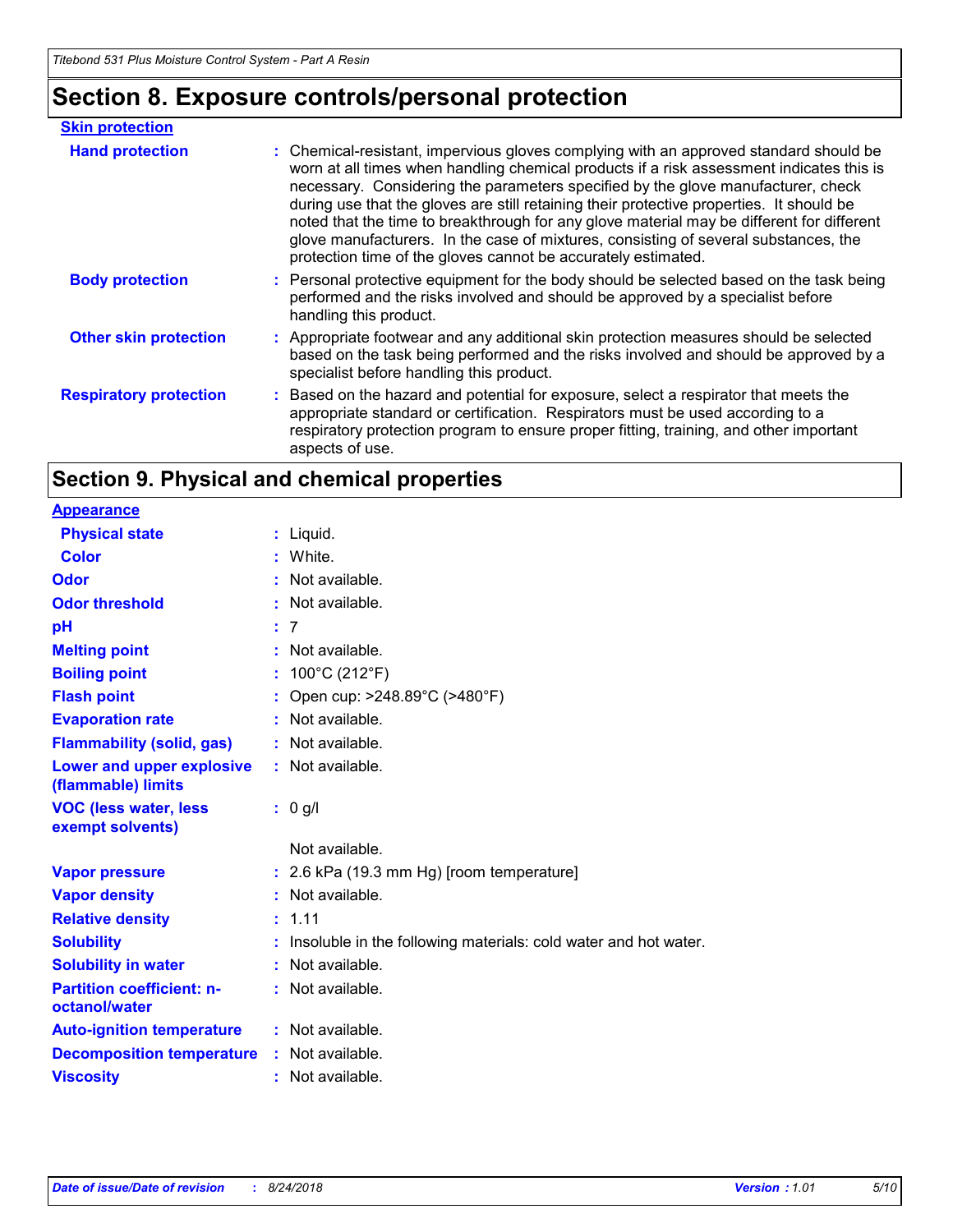## **Section 10. Stability and reactivity**

| <b>Reactivity</b>                            |    | No specific test data related to reactivity available for this product or its ingredients.                |
|----------------------------------------------|----|-----------------------------------------------------------------------------------------------------------|
| <b>Chemical stability</b>                    | t. | The product is stable.                                                                                    |
| <b>Possibility of hazardous</b><br>reactions |    | : Under normal conditions of storage and use, hazardous reactions will not occur.                         |
| <b>Conditions to avoid</b>                   |    | No specific data.                                                                                         |
| <b>Incompatible materials</b>                | t. | No specific data.                                                                                         |
| <b>Hazardous decomposition</b><br>products   |    | : Under normal conditions of storage and use, hazardous decomposition products should<br>not be produced. |

## **Section 11. Toxicological information**

### **Acute toxicity** Not available. **Carcinogenicity** Not available. **Mutagenicity** Not available. **Teratogenicity** Not available. **Reproductive toxicity** Not available. **Irritation/Corrosion** Not available. **Conclusion/Summary Eyes :** This product may irritate eyes upon contact. **Respiratory :** Inhalation of oil mist or vapors at elevated temperatures may cause respiratory irritation. **Sensitization** Not available. **Conclusion/Summary Skin Example 20 :** May cause allergic skin reactions with repeated exposure. **Information on the likely routes of exposure Inhalation :** No known significant effects or critical hazards. **Skin contact :** May cause an allergic skin reaction. **Eye contact :** This product may irritate eyes upon contact. **Specific target organ toxicity (single exposure) Specific target organ toxicity (repeated exposure)** Not available. Not available. **Aspiration hazard** Not available. **Information on toxicological effects :** Routes of entry anticipated: Dermal, Inhalation. **Potential acute health effects**

| Date of issue/Date of revision | 8/24/2018 | 1.01<br><b>Version</b> | 6/10 |
|--------------------------------|-----------|------------------------|------|
|                                |           |                        |      |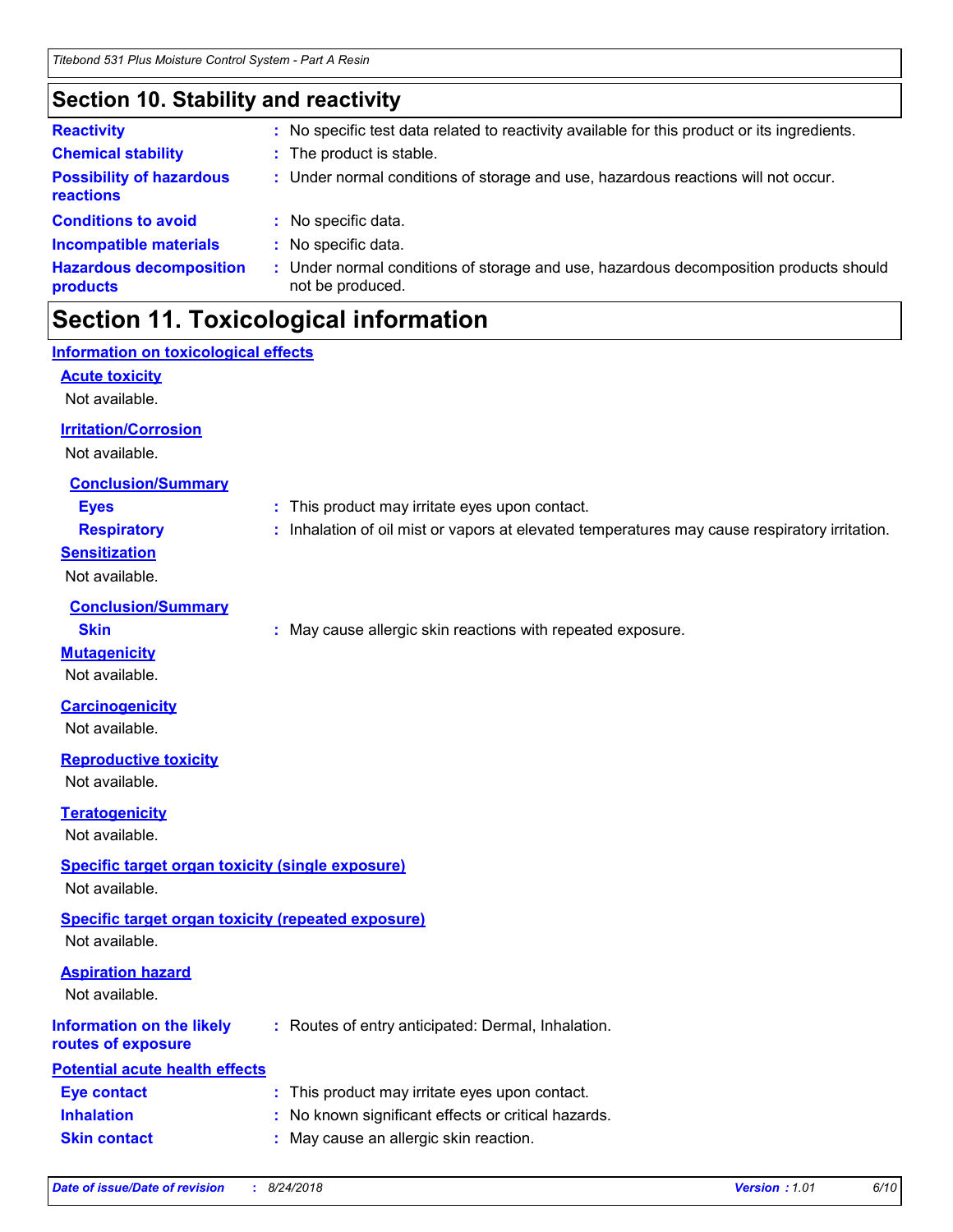## **Section 11. Toxicological information**

| <b>Ingestion</b>                        | : No known significant effects or critical hazards.                                                    |
|-----------------------------------------|--------------------------------------------------------------------------------------------------------|
|                                         | Symptoms related to the physical, chemical and toxicological characteristics                           |
| <b>Eye contact</b>                      | : No specific data.                                                                                    |
| <b>Inhalation</b>                       | : No specific data.                                                                                    |
| <b>Skin contact</b>                     | : Adverse symptoms may include the following:<br>irritation<br>redness                                 |
| <b>Ingestion</b>                        | : No specific data.                                                                                    |
|                                         | Delayed and immediate effects and also chronic effects from short and long term exposure               |
| <b>Short term exposure</b>              |                                                                                                        |
| <b>Potential immediate</b><br>effects   | : Not available.                                                                                       |
| <b>Potential delayed effects</b>        | : Not available.                                                                                       |
| Long term exposure                      |                                                                                                        |
| <b>Potential immediate</b><br>effects   | : Not available.                                                                                       |
| <b>Potential delayed effects</b>        | : Not available.                                                                                       |
| <b>Potential chronic health effects</b> |                                                                                                        |
| Not available.                          |                                                                                                        |
| <b>General</b>                          | Once sensitized, a severe allergic reaction may occur when subsequently exposed to<br>very low levels. |
| <b>Carcinogenicity</b>                  | : No known significant effects or critical hazards.                                                    |
| <b>Mutagenicity</b>                     | : No known significant effects or critical hazards.                                                    |
| <b>Teratogenicity</b>                   | : No known significant effects or critical hazards.                                                    |
| <b>Developmental effects</b>            | : No known significant effects or critical hazards.                                                    |
| <b>Fertility effects</b>                | : No known significant effects or critical hazards.                                                    |
| <b>Numerical measures of toxicity</b>   |                                                                                                        |
|                                         |                                                                                                        |

**Acute toxicity estimates**

Not available.

## **Section 12. Ecological information**

### **Toxicity**

Not available.

### **Persistence and degradability**

Not available.

### **Bioaccumulative potential**

Not available.

### **Mobility in soil**

| --- <i>--</i> -------------<br><b>Soil/water partition</b><br>coefficient (K <sub>oc</sub> ) | : Not available.                                    |
|----------------------------------------------------------------------------------------------|-----------------------------------------------------|
| <b>Other adverse effects</b>                                                                 | : No known significant effects or critical hazards. |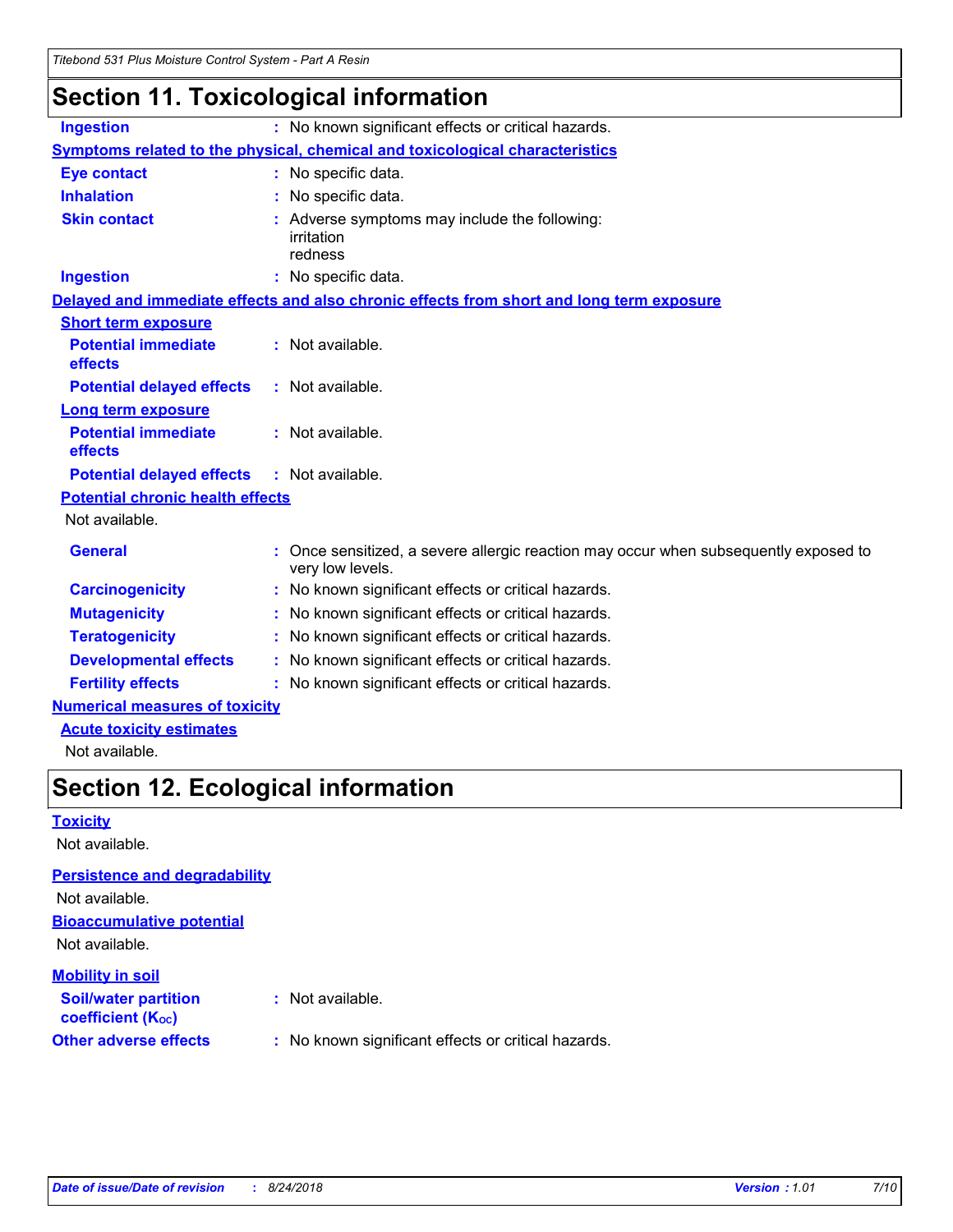## **Section 13. Disposal considerations**

**Disposal methods :**

The generation of waste should be avoided or minimized wherever possible. Disposal of this product, solutions and any by-products should at all times comply with the requirements of environmental protection and waste disposal legislation and any regional local authority requirements. Dispose of surplus and non-recyclable products via a licensed waste disposal contractor. Waste should not be disposed of untreated to the sewer unless fully compliant with the requirements of all authorities with jurisdiction. Waste packaging should be recycled. Incineration or landfill should only be considered when recycling is not feasible. This material and its container must be disposed of in a safe way. Care should be taken when handling emptied containers that have not been cleaned or rinsed out. Empty containers or liners may retain some product residues. Avoid dispersal of spilled material and runoff and contact with soil, waterways, drains and sewers.

## **Section 14. Transport information**

|                                      | <b>DOT</b><br><b>Classification</b> | <b>TDG</b><br><b>Classification</b> | <b>Mexico</b><br><b>Classification</b> | <b>ADR/RID</b>           | <b>IMDG</b>     | <b>IATA</b>              |
|--------------------------------------|-------------------------------------|-------------------------------------|----------------------------------------|--------------------------|-----------------|--------------------------|
| <b>UN number</b>                     | Not regulated.                      | Not regulated.                      | Not regulated.                         | Not regulated.           | Not regulated.  | Not regulated.           |
| <b>UN proper</b><br>shipping name    |                                     |                                     |                                        |                          |                 |                          |
| <b>Transport</b><br>hazard class(es) | $\overline{\phantom{m}}$            | $\overline{\phantom{0}}$            | $\overline{\phantom{a}}$               | $\overline{\phantom{a}}$ | $\qquad \qquad$ | $\overline{\phantom{0}}$ |
| <b>Packing group</b>                 | $\qquad \qquad \blacksquare$        |                                     |                                        |                          |                 |                          |
| <b>Environmental</b><br>hazards      | No.                                 | No.                                 | No.                                    | No.                      | No.             | No.                      |

## **Section 15. Regulatory information**

### **U.S. Federal regulations**

### **SARA 302/304**

### **Composition/information on ingredients**

No products were found.

### **SARA 304 RQ :** Not applicable.

### **SARA 311/312**

**Classification :** SKIN SENSITIZATION - Category 1

**Composition/information on ingredients**

| <b>Name</b>                                                                                          | $\frac{9}{6}$ | <b>Classification</b>                  |
|------------------------------------------------------------------------------------------------------|---------------|----------------------------------------|
| Oxirane, 2,2'-[<br>$(1-methylethylidene)$ bis<br>$(4,1$ -phenyleneoxymethylene)<br>bis-, homopolymer | l≥50 - ≤75    | <b>SKIN SENSITIZATION - Category 1</b> |

### **SARA 313**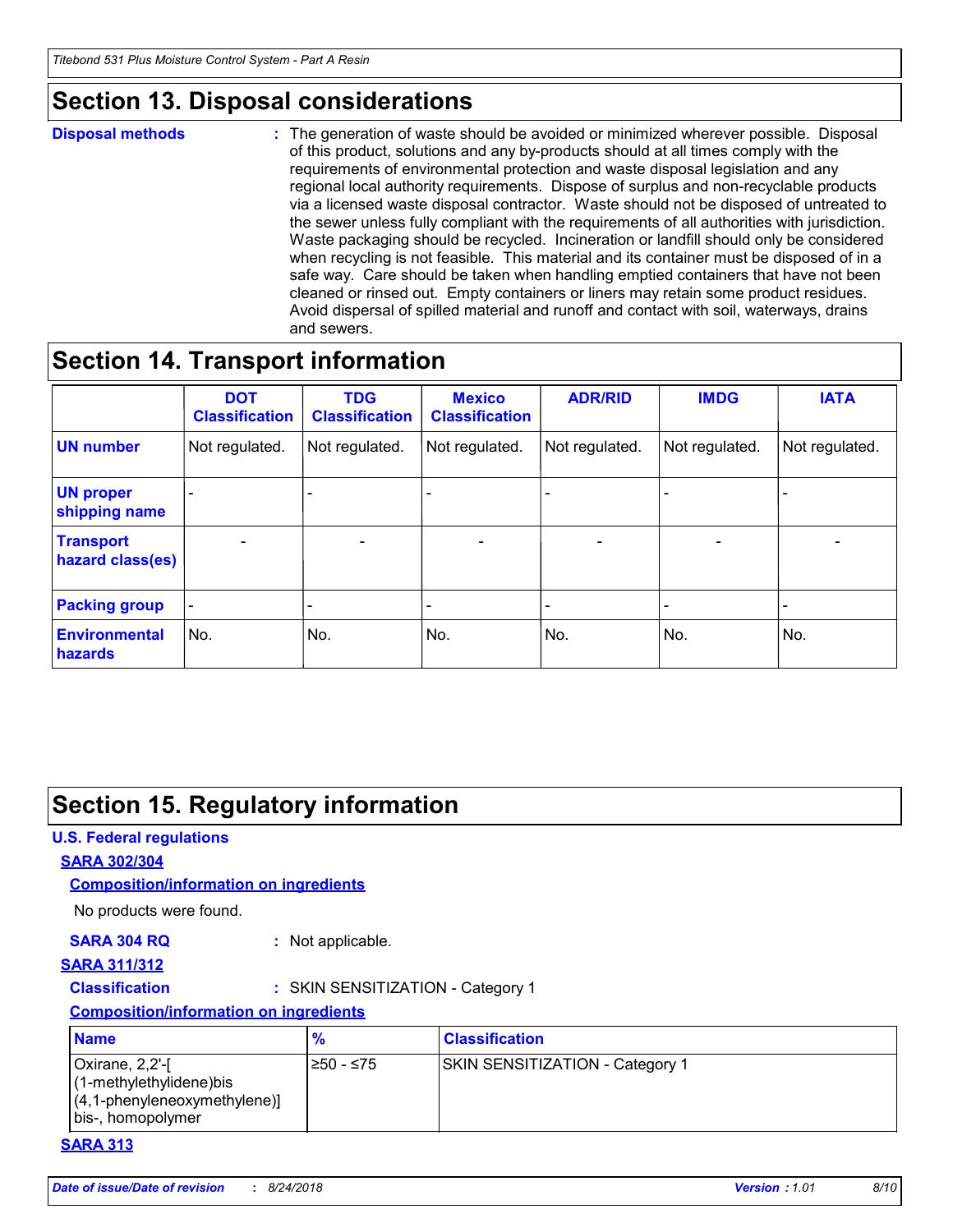## **Section 15. Regulatory information**

|                                           | <b>Product name</b>                                                                     | <b>CAS number</b> | $\frac{9}{6}$ |
|-------------------------------------------|-----------------------------------------------------------------------------------------|-------------------|---------------|
| <b>Form R - Reporting</b><br>requirements | Oxirane, 2,2'-[(1-methylethylidene)bis<br>(4,1-phenyleneoxymethylene)]bis-, homopolymer | 25085-99-8        | I≥50 - ≤75    |

SARA 313 notifications must not be detached from the SDS and any copying and redistribution of the SDS shall include copying and redistribution of the notice attached to copies of the SDS subsequently redistributed.

| <b>State regulations</b>                                             |                                                                            |
|----------------------------------------------------------------------|----------------------------------------------------------------------------|
| <b>Massachusetts</b>                                                 | : None of the components are listed.                                       |
| <b>New York</b>                                                      | None of the components are listed.                                         |
| <b>New Jersey</b>                                                    | None of the components are listed.                                         |
| <b>Pennsylvania</b>                                                  | : None of the components are listed.                                       |
| International regulations                                            |                                                                            |
|                                                                      | <b>Chemical Weapon Convention List Schedules I, II &amp; III Chemicals</b> |
| Not listed.                                                          |                                                                            |
| <b>Montreal Protocol</b><br>Not listed.                              |                                                                            |
|                                                                      | <b>Stockholm Convention on Persistent Organic Pollutants</b>               |
| Not listed.                                                          |                                                                            |
| <b>UNECE Aarhus Protocol on POPs and Heavy Metals</b><br>Not listed. |                                                                            |
| <u>Inventory list</u>                                                |                                                                            |
| China                                                                | : All components are listed or exempted.                                   |

**United States TSCA 8(b) inventory**

- **:** All components are listed or exempted.
- **Section 16. Other information**

### **Hazardous Material Information System (U.S.A.)**



**Caution: HMIS® ratings are based on a 0-4 rating scale, with 0 representing minimal hazards or risks, and 4 representing significant hazards or risks. Although HMIS® ratings and the associated label are not required on SDSs or products leaving a facility under 29 CFR 1910.1200, the preparer may choose to provide them. HMIS® ratings are to be used with a fully implemented HMIS® program. HMIS® is a registered trademark and service mark of the American Coatings Association, Inc.**

**The customer is responsible for determining the PPE code for this material. For more information on HMIS® Personal Protective Equipment (PPE) codes, consult the HMIS® Implementation Manual.**

### **National Fire Protection Association (U.S.A.)**

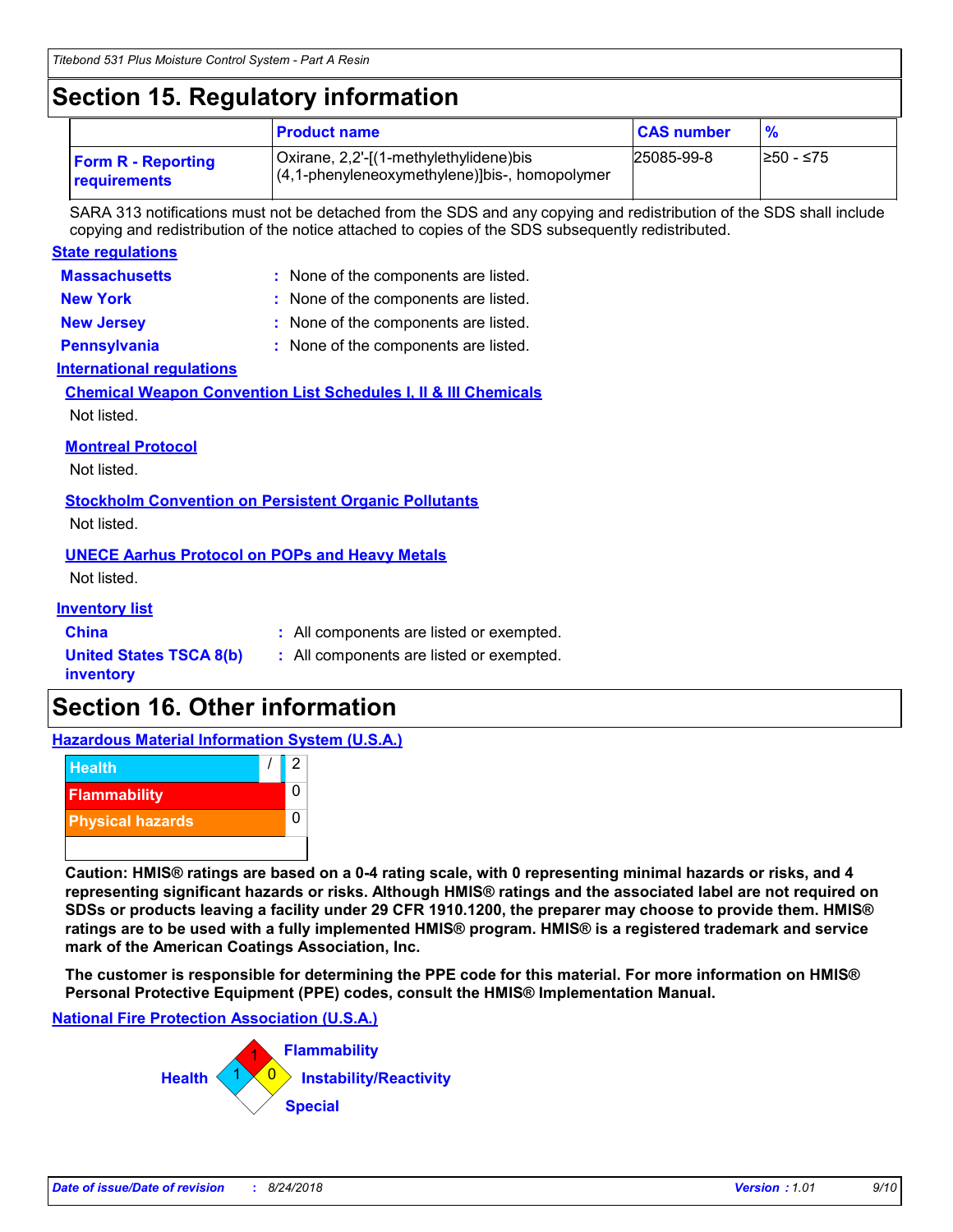## **Section 16. Other information**

**Reprinted with permission from NFPA 704-2001, Identification of the Hazards of Materials for Emergency Response Copyright ©1997, National Fire Protection Association, Quincy, MA 02269. This reprinted material is not the complete and official position of the National Fire Protection Association, on the referenced subject which is represented only by the standard in its entirety.**

**Copyright ©2001, National Fire Protection Association, Quincy, MA 02269. This warning system is intended to be interpreted and applied only by properly trained individuals to identify fire, health and reactivity hazards of chemicals. The user is referred to certain limited number of chemicals with recommended classifications in NFPA 49 and NFPA 325, which would be used as a guideline only. Whether the chemicals are classified by NFPA or not, anyone using the 704 systems to classify chemicals does so at their own risk.**

### **Procedure used to derive the classification**

|                                   |  | <b>Classification</b>                                                                                                                                                                                                                                                                                                                                                                                                                                                                                                                                             | <b>Justification</b> |
|-----------------------------------|--|-------------------------------------------------------------------------------------------------------------------------------------------------------------------------------------------------------------------------------------------------------------------------------------------------------------------------------------------------------------------------------------------------------------------------------------------------------------------------------------------------------------------------------------------------------------------|----------------------|
| SKIN SENSITIZATION - Category 1   |  | Expert judgment                                                                                                                                                                                                                                                                                                                                                                                                                                                                                                                                                   |                      |
| <b>History</b>                    |  |                                                                                                                                                                                                                                                                                                                                                                                                                                                                                                                                                                   |                      |
| <b>Date of printing</b>           |  | : 2/2/2022                                                                                                                                                                                                                                                                                                                                                                                                                                                                                                                                                        |                      |
| Date of issue/Date of<br>revision |  | : 8/24/2018                                                                                                                                                                                                                                                                                                                                                                                                                                                                                                                                                       |                      |
| Date of previous issue            |  | : 4/20/2018                                                                                                                                                                                                                                                                                                                                                                                                                                                                                                                                                       |                      |
| <b>Version</b>                    |  | : 1.01                                                                                                                                                                                                                                                                                                                                                                                                                                                                                                                                                            |                      |
| <b>Key to abbreviations</b>       |  | $\therefore$ ATE = Acute Toxicity Estimate<br>BCF = Bioconcentration Factor<br>GHS = Globally Harmonized System of Classification and Labelling of Chemicals<br>IATA = International Air Transport Association<br>IBC = Intermediate Bulk Container<br><b>IMDG = International Maritime Dangerous Goods</b><br>LogPow = logarithm of the octanol/water partition coefficient<br>MARPOL = International Convention for the Prevention of Pollution From Ships, 1973<br>as modified by the Protocol of 1978. ("Marpol" = marine pollution)<br>$UN = United Nations$ |                      |
| <b>References</b>                 |  | : Not available.                                                                                                                                                                                                                                                                                                                                                                                                                                                                                                                                                  |                      |

**Indicates information that has changed from previously issued version.**

### **Notice to reader**

**To the best of our knowledge, the information contained herein is accurate. However, neither the above-named supplier, nor any of its subsidiaries, assumes any liability whatsoever for the accuracy or completeness of the information contained herein.**

**Final determination of suitability of any material is the sole responsibility of the user. All materials may present unknown hazards and should be used with caution. Although certain hazards are described herein, we cannot guarantee that these are the only hazards that exist.**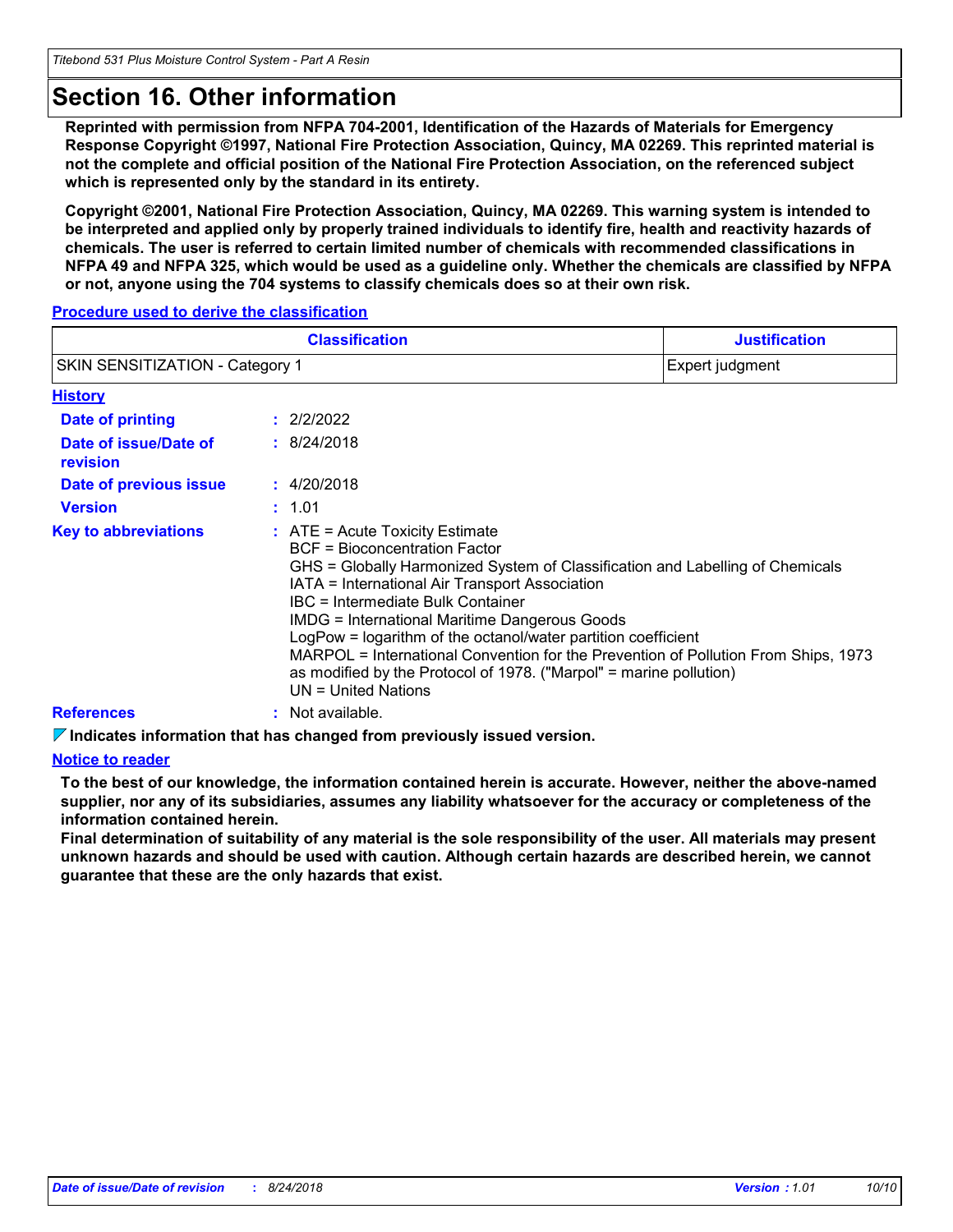

# **Safety Data Sheet**

**Titebond 531 Plus Moisture Control System - Part B Hardener**

## **Section 1. Identification**

| : Titebond 531 Plus Moisture Control System - Part B Hardener                                           |
|---------------------------------------------------------------------------------------------------------|
| : Liquid.                                                                                               |
| : Franklin International<br>2020 Bruck Street<br>Columbus OH 43207                                      |
| : Franklin Technical Services                                                                           |
| $: (800) 877 - 4583$                                                                                    |
| : Franklin Security<br>(614) 445-1300                                                                   |
| : SDS@FranklinInternational.com                                                                         |
| : 1296A                                                                                                 |
| $: 531$ PlusB                                                                                           |
| : 8/24/2018                                                                                             |
| : www.FranklinInternational.com                                                                         |
| $: (800)$ 424 - 9300                                                                                    |
| $: +1703 - 741 - 5970$                                                                                  |
| : Hardener.                                                                                             |
| Photo considered March considered discussions and considered and considered and considered and constant |

**Relevant identified uses of the substance or mixture and uses advised against**

Not applicable.

## **Section 2. Hazards identification**

| <b>OSHA/HCS status</b>                               | : This material is considered hazardous by the OSHA Hazard Communication Standard<br>(29 CFR 1910.1200). |
|------------------------------------------------------|----------------------------------------------------------------------------------------------------------|
| <b>Classification of the</b><br>substance or mixture | : SKIN IRRITATION - Category 2<br>SERIOUS EYE DAMAGE - Category 1<br>SKIN SENSITIZATION - Category 1     |
|                                                      | Percentage of the mixture consisting of ingredient(s) of unknown acute oral toxicity:<br>62.5%           |
|                                                      | Percentage of the mixture consisting of ingredient(s) of unknown acute dermal toxicity:<br>62.5%         |
|                                                      | Percentage of the mixture consisting of ingredient(s) of unknown acute inhalation<br>toxicity: 62.5%     |
| <b>GHS label elements</b>                            |                                                                                                          |
| <b>Hazard pictograms</b>                             |                                                                                                          |
| <b>Signal word</b>                                   | Danger                                                                                                   |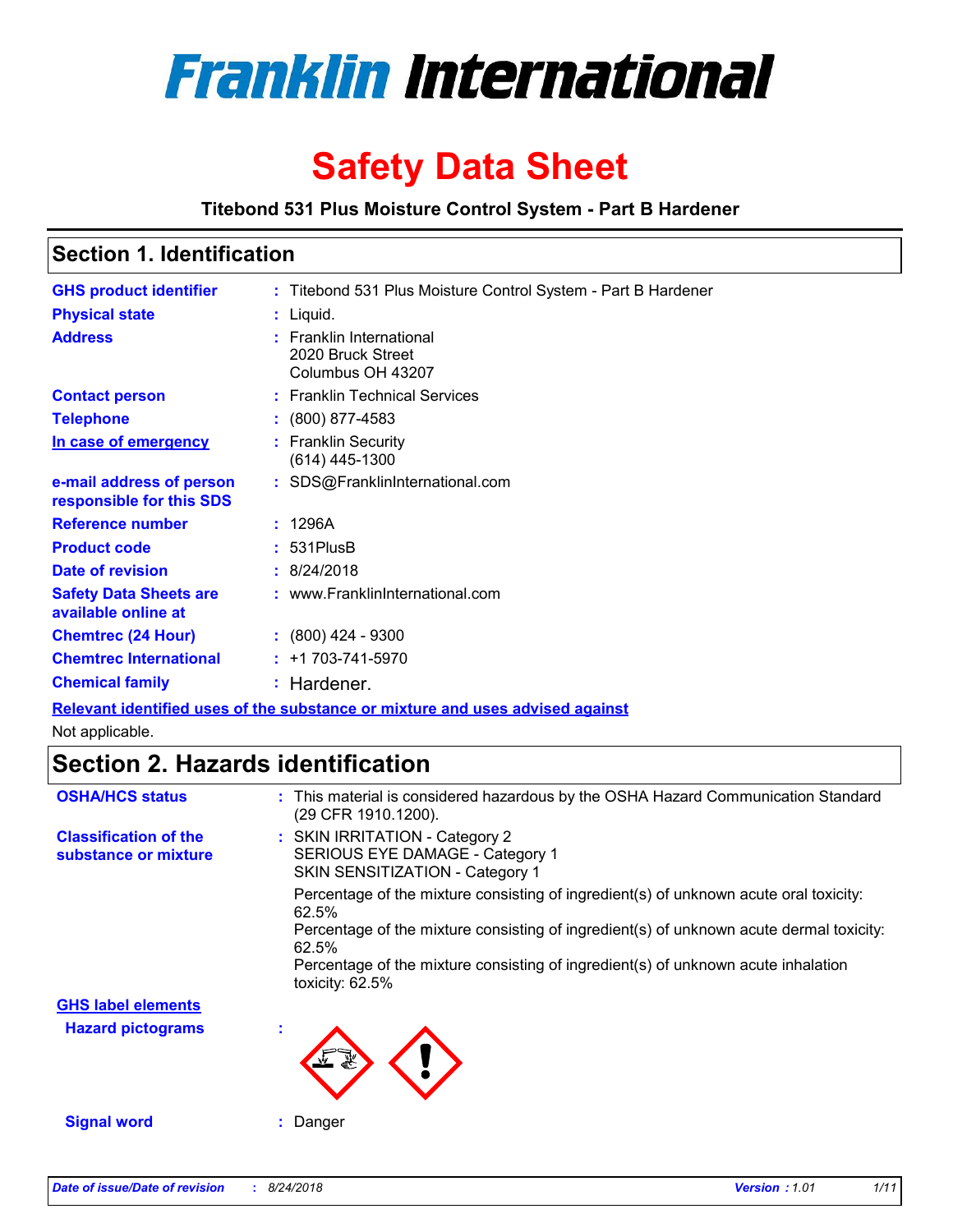## **Section 2. Hazards identification**

| <b>Hazard statements</b>                   | : Causes serious eye damage.<br>Causes skin irritation.<br>May cause an allergic skin reaction.                                                                                                                                                                                                                                               |
|--------------------------------------------|-----------------------------------------------------------------------------------------------------------------------------------------------------------------------------------------------------------------------------------------------------------------------------------------------------------------------------------------------|
| <b>Precautionary statements</b>            |                                                                                                                                                                                                                                                                                                                                               |
| <b>Prevention</b>                          | : Wear protective gloves. Wear eye or face protection. Avoid breathing vapor. Wash<br>hands thoroughly after handling. Contaminated work clothing must not be allowed out<br>of the workplace.                                                                                                                                                |
| <b>Response</b>                            | : IF ON SKIN: Wash with plenty of soap and water. Wash contaminated clothing before<br>reuse. If skin irritation or rash occurs: Get medical attention. IF IN EYES: Rinse<br>cautiously with water for several minutes. Remove contact lenses, if present and easy<br>to do. Continue rinsing. Immediately call a POISON CENTER or physician. |
| <b>Storage</b>                             | : Not applicable.                                                                                                                                                                                                                                                                                                                             |
| <b>Disposal</b>                            | : Dispose of contents and container in accordance with all local, regional, national and<br>international regulations.                                                                                                                                                                                                                        |
| <b>Hazards not otherwise</b><br>classified | : None known.                                                                                                                                                                                                                                                                                                                                 |

## **Section 3. Composition/information on ingredients**

| <b>Substance/mixture</b><br>Mixture |               |                   |
|-------------------------------------|---------------|-------------------|
| <b>Ingredient name</b>              | $\frac{9}{6}$ | <b>CAS number</b> |
| acetic acid                         | ≲3            | 64-19-7           |

Any concentration shown as a range is to protect confidentiality or is due to batch variation.

**There are no additional ingredients present which, within the current knowledge of the supplier and in the concentrations applicable, are classified as hazardous to health or the environment and hence require reporting in this section.**

**Occupational exposure limits, if available, are listed in Section 8.**

## **Section 4. First aid measures**

|                     | <b>Description of necessary first aid measures</b>                                                                                                                                                                                                                                                                                                                                                                                                                                                                                                                                                                                                                                                                                 |
|---------------------|------------------------------------------------------------------------------------------------------------------------------------------------------------------------------------------------------------------------------------------------------------------------------------------------------------------------------------------------------------------------------------------------------------------------------------------------------------------------------------------------------------------------------------------------------------------------------------------------------------------------------------------------------------------------------------------------------------------------------------|
| <b>Eye contact</b>  | : Get medical attention immediately. Call a poison center or physician. Immediately flush<br>eyes with plenty of water, occasionally lifting the upper and lower eyelids. Check for and<br>remove any contact lenses. Continue to rinse for at least 10 minutes. Chemical burns<br>must be treated promptly by a physician.                                                                                                                                                                                                                                                                                                                                                                                                        |
| <b>Inhalation</b>   | : Get medical attention immediately. Call a poison center or physician. Remove victim to<br>fresh air and keep at rest in a position comfortable for breathing. If it is suspected that<br>fumes are still present, the rescuer should wear an appropriate mask or self-contained<br>breathing apparatus. If not breathing, if breathing is irregular or if respiratory arrest<br>occurs, provide artificial respiration or oxygen by trained personnel. It may be<br>dangerous to the person providing aid to give mouth-to-mouth resuscitation. If<br>unconscious, place in recovery position and get medical attention immediately. Maintain<br>an open airway. Loosen tight clothing such as a collar, tie, belt or waistband. |
| <b>Skin contact</b> | : Get medical attention immediately. Call a poison center or physician. Wash with plenty<br>of soap and water. Remove contaminated clothing and shoes. Wash contaminated<br>clothing thoroughly with water before removing it, or wear gloves. Continue to rinse for<br>at least 10 minutes. Chemical burns must be treated promptly by a physician. In the<br>event of any complaints or symptoms, avoid further exposure. Wash clothing before<br>reuse. Clean shoes thoroughly before reuse.                                                                                                                                                                                                                                    |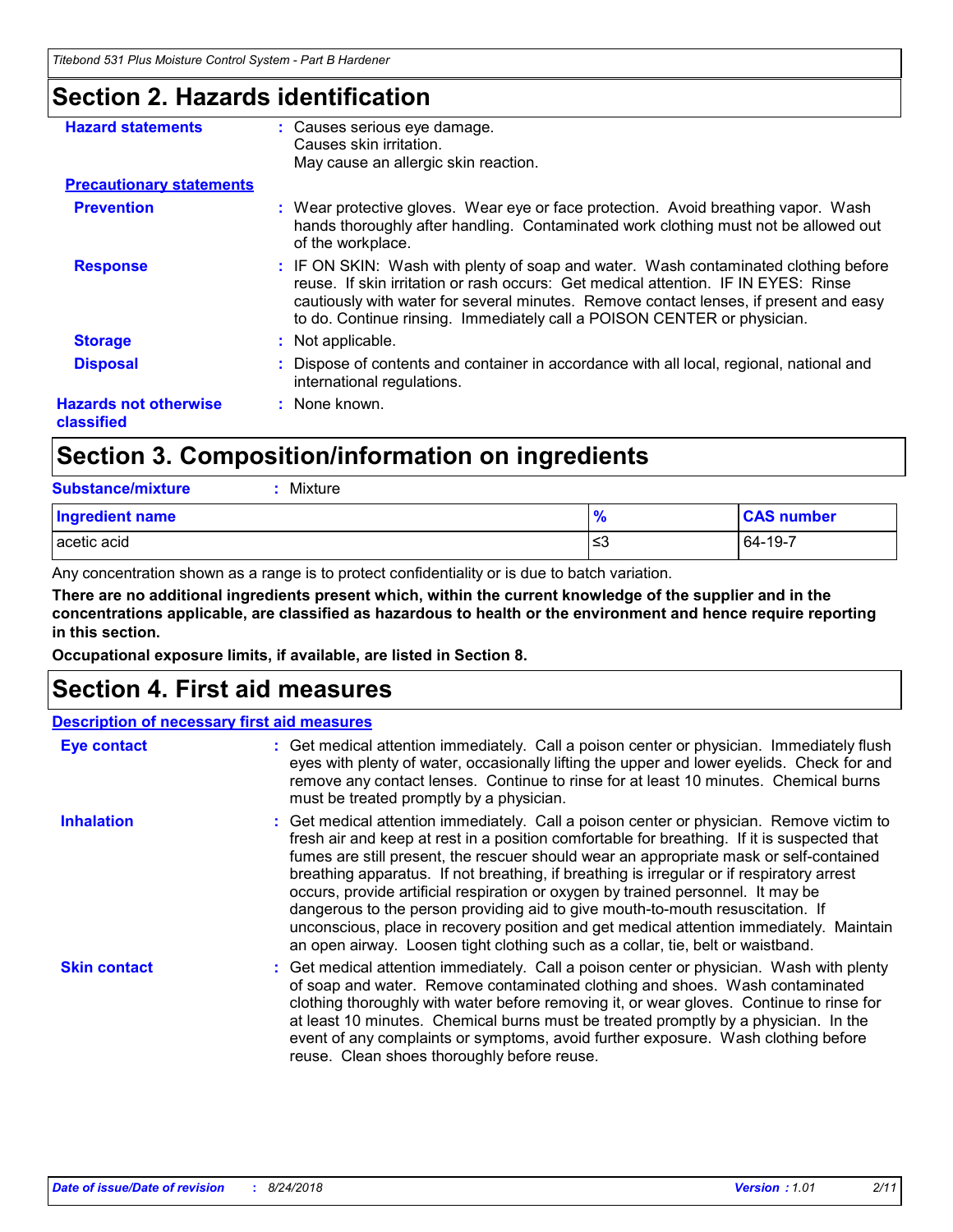## **Section 4. First aid measures**

| <b>Ingestion</b>                                          | Get medical attention immediately. Call a poison center or physician. Wash out mouth<br>with water. Remove dentures if any. Remove victim to fresh air and keep at rest in a<br>position comfortable for breathing. If material has been swallowed and the exposed<br>person is conscious, give small quantities of water to drink. Stop if the exposed person<br>feels sick as vomiting may be dangerous. Do not induce vomiting unless directed to do<br>so by medical personnel. If vomiting occurs, the head should be kept low so that vomit<br>does not enter the lungs. Chemical burns must be treated promptly by a physician.<br>Never give anything by mouth to an unconscious person. If unconscious, place in<br>recovery position and get medical attention immediately. Maintain an open airway.<br>Loosen tight clothing such as a collar, tie, belt or waistband. |  |
|-----------------------------------------------------------|-----------------------------------------------------------------------------------------------------------------------------------------------------------------------------------------------------------------------------------------------------------------------------------------------------------------------------------------------------------------------------------------------------------------------------------------------------------------------------------------------------------------------------------------------------------------------------------------------------------------------------------------------------------------------------------------------------------------------------------------------------------------------------------------------------------------------------------------------------------------------------------|--|
| <b>Most important symptoms/effects, acute and delayed</b> |                                                                                                                                                                                                                                                                                                                                                                                                                                                                                                                                                                                                                                                                                                                                                                                                                                                                                   |  |
| <b>Potential acute health effects</b>                     |                                                                                                                                                                                                                                                                                                                                                                                                                                                                                                                                                                                                                                                                                                                                                                                                                                                                                   |  |
| <b>Eye contact</b>                                        | : Causes serious eye damage.                                                                                                                                                                                                                                                                                                                                                                                                                                                                                                                                                                                                                                                                                                                                                                                                                                                      |  |
| <b>Inhalation</b>                                         | No known significant effects or critical hazards.                                                                                                                                                                                                                                                                                                                                                                                                                                                                                                                                                                                                                                                                                                                                                                                                                                 |  |
| <b>Skin contact</b>                                       | Causes skin irritation. May cause an allergic skin reaction.                                                                                                                                                                                                                                                                                                                                                                                                                                                                                                                                                                                                                                                                                                                                                                                                                      |  |
| <b>Ingestion</b>                                          | : No known significant effects or critical hazards.                                                                                                                                                                                                                                                                                                                                                                                                                                                                                                                                                                                                                                                                                                                                                                                                                               |  |
| Over-exposure signs/symptoms                              |                                                                                                                                                                                                                                                                                                                                                                                                                                                                                                                                                                                                                                                                                                                                                                                                                                                                                   |  |
| <b>Eye contact</b>                                        | : Adverse symptoms may include the following:<br>pain<br>watering<br>redness                                                                                                                                                                                                                                                                                                                                                                                                                                                                                                                                                                                                                                                                                                                                                                                                      |  |
| <b>Inhalation</b>                                         | : No specific data.                                                                                                                                                                                                                                                                                                                                                                                                                                                                                                                                                                                                                                                                                                                                                                                                                                                               |  |
| <b>Skin contact</b>                                       | : Adverse symptoms may include the following:<br>pain or irritation<br>redness<br>blistering may occur                                                                                                                                                                                                                                                                                                                                                                                                                                                                                                                                                                                                                                                                                                                                                                            |  |
| <b>Ingestion</b>                                          | : Adverse symptoms may include the following:<br>stomach pains                                                                                                                                                                                                                                                                                                                                                                                                                                                                                                                                                                                                                                                                                                                                                                                                                    |  |
|                                                           | Indication of immediate medical attention and special treatment needed, if necessary                                                                                                                                                                                                                                                                                                                                                                                                                                                                                                                                                                                                                                                                                                                                                                                              |  |
| <b>Notes to physician</b>                                 | : Treat symptomatically. Contact poison treatment specialist immediately if large<br>quantities have been ingested or inhaled.                                                                                                                                                                                                                                                                                                                                                                                                                                                                                                                                                                                                                                                                                                                                                    |  |
| <b>Specific treatments</b>                                | No specific treatment.                                                                                                                                                                                                                                                                                                                                                                                                                                                                                                                                                                                                                                                                                                                                                                                                                                                            |  |
| <b>Protection of first-aiders</b>                         | No action shall be taken involving any personal risk or without suitable training. If it is<br>suspected that fumes are still present, the rescuer should wear an appropriate mask or<br>self-contained breathing apparatus. It may be dangerous to the person providing aid to<br>give mouth-to-mouth resuscitation. Wash contaminated clothing thoroughly with water<br>before removing it, or wear gloves.                                                                                                                                                                                                                                                                                                                                                                                                                                                                     |  |

**See toxicological information (Section 11)**

## **Section 5. Fire-fighting measures**

| <b>Extinguishing media</b>                           |                                                                                                    |  |
|------------------------------------------------------|----------------------------------------------------------------------------------------------------|--|
| <b>Suitable extinguishing</b><br>media               | : Use an extinguishing agent suitable for the surrounding fire.                                    |  |
| <b>Unsuitable extinguishing</b><br>media             | : None known.                                                                                      |  |
| <b>Specific hazards arising</b><br>from the chemical | : In a fire or if heated, a pressure increase will occur and the container may burst.              |  |
| <b>Hazardous thermal</b><br>decomposition products   | : Decomposition products may include the following materials:<br>carbon dioxide<br>carbon monoxide |  |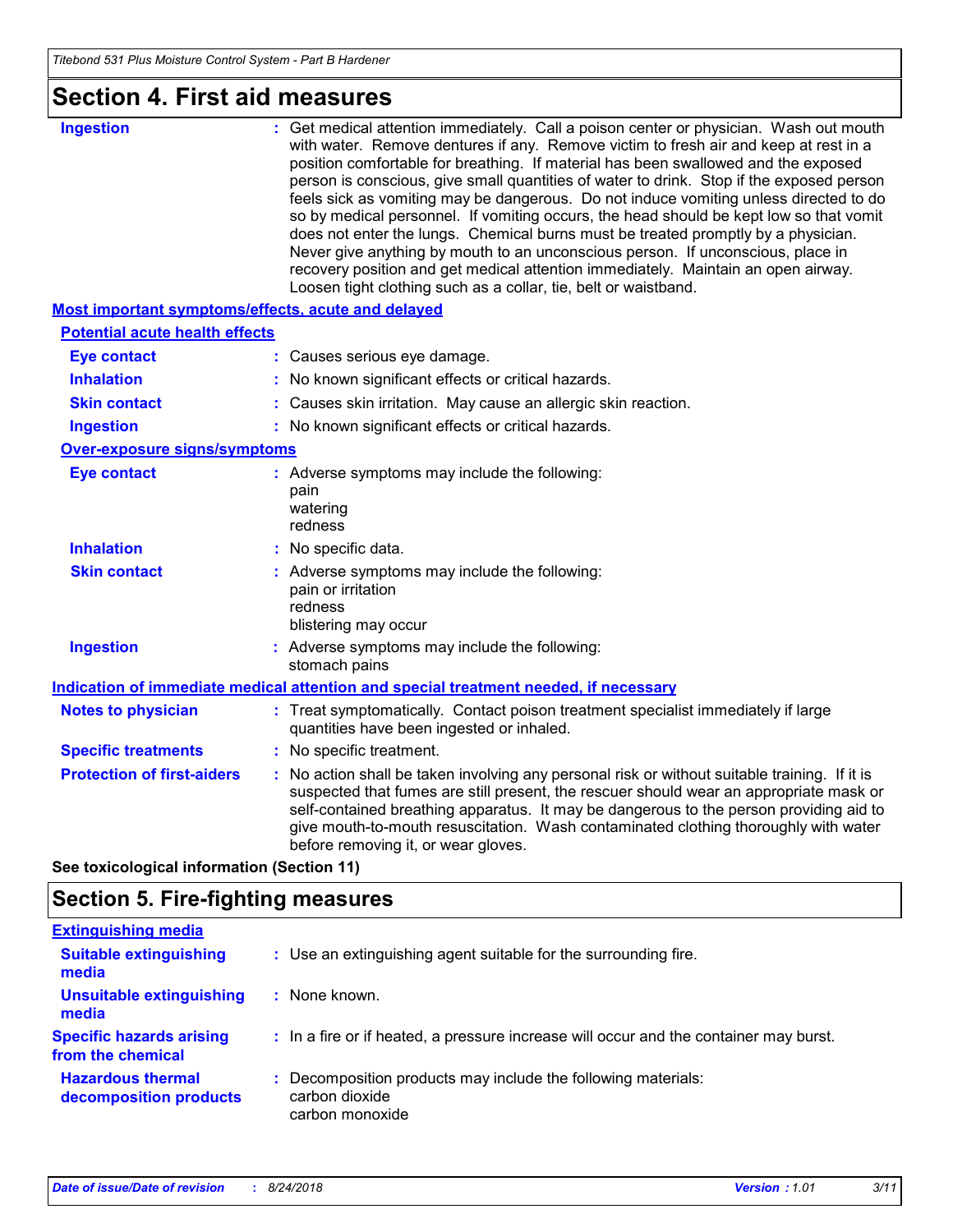### **Section 5. Fire-fighting measures :** Promptly isolate the scene by removing all persons from the vicinity of the incident if there is a fire. No action shall be taken involving any personal risk or without suitable training. Fire-fighters should wear appropriate protective equipment and self-contained breathing **: Special protective Special protective actions for fire-fighters**

apparatus (SCBA) with a full face-piece operated in positive pressure mode. **equipment for fire-fighters**

## **Section 6. Accidental release measures**

|                                                       | <b>Personal precautions, protective equipment and emergency procedures</b>                                                                                                                                                                                                                                                                                                                                                                                                                                                                                                                                                                                                                                   |
|-------------------------------------------------------|--------------------------------------------------------------------------------------------------------------------------------------------------------------------------------------------------------------------------------------------------------------------------------------------------------------------------------------------------------------------------------------------------------------------------------------------------------------------------------------------------------------------------------------------------------------------------------------------------------------------------------------------------------------------------------------------------------------|
| For non-emergency<br>personnel                        | : No action shall be taken involving any personal risk or without suitable training.<br>Evacuate surrounding areas. Keep unnecessary and unprotected personnel from<br>entering. Do not touch or walk through spilled material. Do not breathe vapor or mist.<br>Provide adequate ventilation. Wear appropriate respirator when ventilation is<br>inadequate. Put on appropriate personal protective equipment.                                                                                                                                                                                                                                                                                              |
| For emergency responders                              | : If specialized clothing is required to deal with the spillage, take note of any information in<br>Section 8 on suitable and unsuitable materials. See also the information in "For non-<br>emergency personnel".                                                                                                                                                                                                                                                                                                                                                                                                                                                                                           |
| <b>Environmental precautions</b>                      | : Avoid dispersal of spilled material and runoff and contact with soil, waterways, drains<br>and sewers. Inform the relevant authorities if the product has caused environmental<br>pollution (sewers, waterways, soil or air).                                                                                                                                                                                                                                                                                                                                                                                                                                                                              |
| Methods and materials for containment and cleaning up |                                                                                                                                                                                                                                                                                                                                                                                                                                                                                                                                                                                                                                                                                                              |
| <b>Small spill</b>                                    | : Stop leak if without risk. Move containers from spill area. Dilute with water and mop up<br>if water-soluble. Alternatively, or if water-insoluble, absorb with an inert dry material and<br>place in an appropriate waste disposal container. Dispose of via a licensed waste<br>disposal contractor.                                                                                                                                                                                                                                                                                                                                                                                                     |
| <b>Large spill</b>                                    | : Stop leak if without risk. Move containers from spill area. Approach release from<br>upwind. Prevent entry into sewers, water courses, basements or confined areas. Wash<br>spillages into an effluent treatment plant or proceed as follows. Contain and collect<br>spillage with non-combustible, absorbent material e.g. sand, earth, vermiculite or<br>diatomaceous earth and place in container for disposal according to local regulations<br>(see Section 13). Dispose of via a licensed waste disposal contractor. Contaminated<br>absorbent material may pose the same hazard as the spilled product. Note: see<br>Section 1 for emergency contact information and Section 13 for waste disposal. |

## **Section 7. Handling and storage**

### **Precautions for safe handling**

| <b>Protective measures</b>                                                       | : Put on appropriate personal protective equipment (see Section 8). Persons with a<br>history of skin sensitization problems should not be employed in any process in which<br>this product is used. Do not get in eyes or on skin or clothing. Do not breathe vapor or<br>mist. Do not ingest. If during normal use the material presents a respiratory hazard,<br>use only with adequate ventilation or wear appropriate respirator. Keep in the original<br>container or an approved alternative made from a compatible material, kept tightly<br>closed when not in use. Empty containers retain product residue and can be hazardous.<br>Do not reuse container.    |
|----------------------------------------------------------------------------------|--------------------------------------------------------------------------------------------------------------------------------------------------------------------------------------------------------------------------------------------------------------------------------------------------------------------------------------------------------------------------------------------------------------------------------------------------------------------------------------------------------------------------------------------------------------------------------------------------------------------------------------------------------------------------|
| <b>Advice on general</b><br>occupational hygiene                                 | : Eating, drinking and smoking should be prohibited in areas where this material is<br>handled, stored and processed. Workers should wash hands and face before eating,<br>drinking and smoking. Remove contaminated clothing and protective equipment before<br>entering eating areas. See also Section 8 for additional information on hygiene<br>measures.                                                                                                                                                                                                                                                                                                            |
| <b>Conditions for safe storage,</b><br>including any<br><b>incompatibilities</b> | : Store between the following temperatures: 0 to $25^{\circ}$ C (32 to $77^{\circ}$ F). Store in accordance<br>with local regulations. Store in original container protected from direct sunlight in a dry,<br>cool and well-ventilated area, away from incompatible materials (see Section 10) and<br>food and drink. Store locked up. Keep container tightly closed and sealed until ready<br>for use. Containers that have been opened must be carefully resealed and kept upright<br>to prevent leakage. Do not store in unlabeled containers. Use appropriate containment<br>to avoid environmental contamination. See Section 10 for incompatible materials before |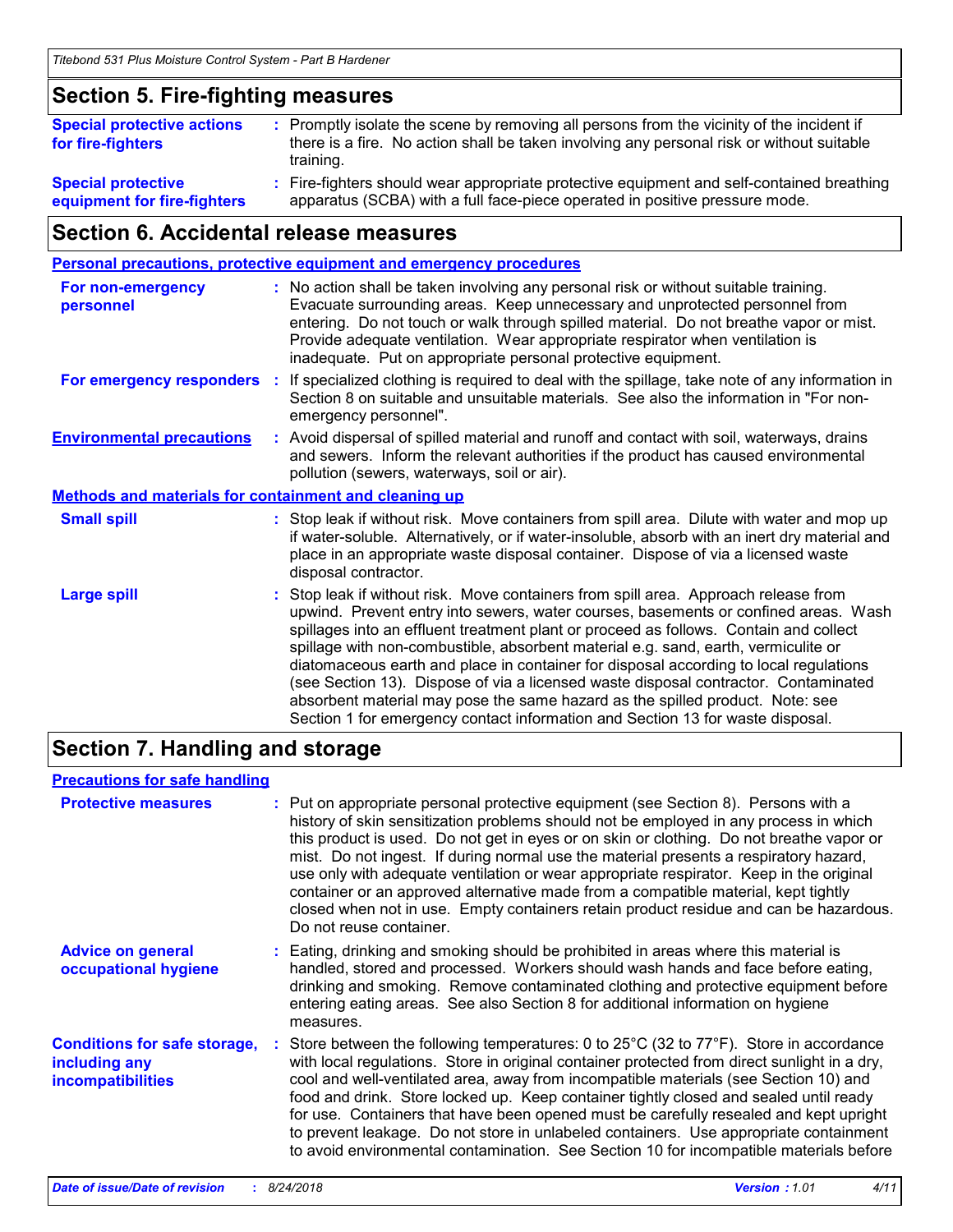### **Section 7. Handling and storage**

handling or use.

## **Section 8. Exposure controls/personal protection**

### **Control parameters**

### **Occupational exposure limits**

| <b>Ingredient name</b>                     | <b>Exposure limits</b>                                                                                                                                                                                                                                                                                                                                                                                                                                                                                                                                                                                                 |  |  |
|--------------------------------------------|------------------------------------------------------------------------------------------------------------------------------------------------------------------------------------------------------------------------------------------------------------------------------------------------------------------------------------------------------------------------------------------------------------------------------------------------------------------------------------------------------------------------------------------------------------------------------------------------------------------------|--|--|
| acetic acid                                | ACGIH TLV (United States, 3/2017).<br>TWA: 10 ppm 8 hours.<br>TWA: 25 mg/m <sup>3</sup> 8 hours.<br>STEL: 15 ppm 15 minutes.<br>STEL: 37 mg/m <sup>3</sup> 15 minutes.<br>OSHA PEL 1989 (United States, 3/1989).<br>TWA: 10 ppm 8 hours.<br>TWA: 25 mg/m <sup>3</sup> 8 hours.<br>NIOSH REL (United States, 10/2016).<br>TWA: 10 ppm 10 hours.<br>TWA: 25 mg/m <sup>3</sup> 10 hours.<br>STEL: 15 ppm 15 minutes.<br>STEL: 37 mg/m <sup>3</sup> 15 minutes.<br>OSHA PEL (United States, 6/2016).<br>TWA: 10 ppm 8 hours.<br>TWA: $25 \text{ mg/m}^3$ 8 hours.                                                          |  |  |
| <b>Appropriate engineering</b><br>controls | If user operations generate dust, fumes, gas, vapor or mist, use process enclosures,<br>local exhaust ventilation or other engineering controls to keep worker exposure to<br>airborne contaminants below any recommended or statutory limits.                                                                                                                                                                                                                                                                                                                                                                         |  |  |
| <b>Environmental exposure</b><br>controls  | Emissions from ventilation or work process equipment should be checked to ensure<br>they comply with the requirements of environmental protection legislation. In some<br>cases, fume scrubbers, filters or engineering modifications to the process equipment<br>will be necessary to reduce emissions to acceptable levels.                                                                                                                                                                                                                                                                                          |  |  |
| <b>Individual protection measures</b>      |                                                                                                                                                                                                                                                                                                                                                                                                                                                                                                                                                                                                                        |  |  |
| <b>Hygiene measures</b>                    | Wash hands, forearms and face thoroughly after handling chemical products, before<br>eating, smoking and using the lavatory and at the end of the working period.<br>Appropriate techniques should be used to remove potentially contaminated clothing.<br>Contaminated work clothing should not be allowed out of the workplace. Wash<br>contaminated clothing before reusing. Ensure that eyewash stations and safety<br>showers are close to the workstation location.                                                                                                                                              |  |  |
| <b>Eye/face protection</b>                 | Safety eyewear complying with an approved standard should be used when a risk<br>assessment indicates this is necessary to avoid exposure to liquid splashes, mists,<br>gases or dusts. If contact is possible, the following protection should be worn, unless<br>the assessment indicates a higher degree of protection: chemical splash goggles and/<br>or face shield. If inhalation hazards exist, a full-face respirator may be required instead.                                                                                                                                                                |  |  |
| <b>Skin protection</b>                     |                                                                                                                                                                                                                                                                                                                                                                                                                                                                                                                                                                                                                        |  |  |
| <b>Hand protection</b>                     | : Chemical-resistant, impervious gloves complying with an approved standard should be<br>worn at all times when handling chemical products if a risk assessment indicates this is<br>necessary. Considering the parameters specified by the glove manufacturer, check<br>during use that the gloves are still retaining their protective properties. It should be<br>noted that the time to breakthrough for any glove material may be different for different<br>glove manufacturers. In the case of mixtures, consisting of several substances, the<br>protection time of the gloves cannot be accurately estimated. |  |  |
| <b>Body protection</b>                     | Personal protective equipment for the body should be selected based on the task being<br>performed and the risks involved and should be approved by a specialist before<br>handling this product.                                                                                                                                                                                                                                                                                                                                                                                                                      |  |  |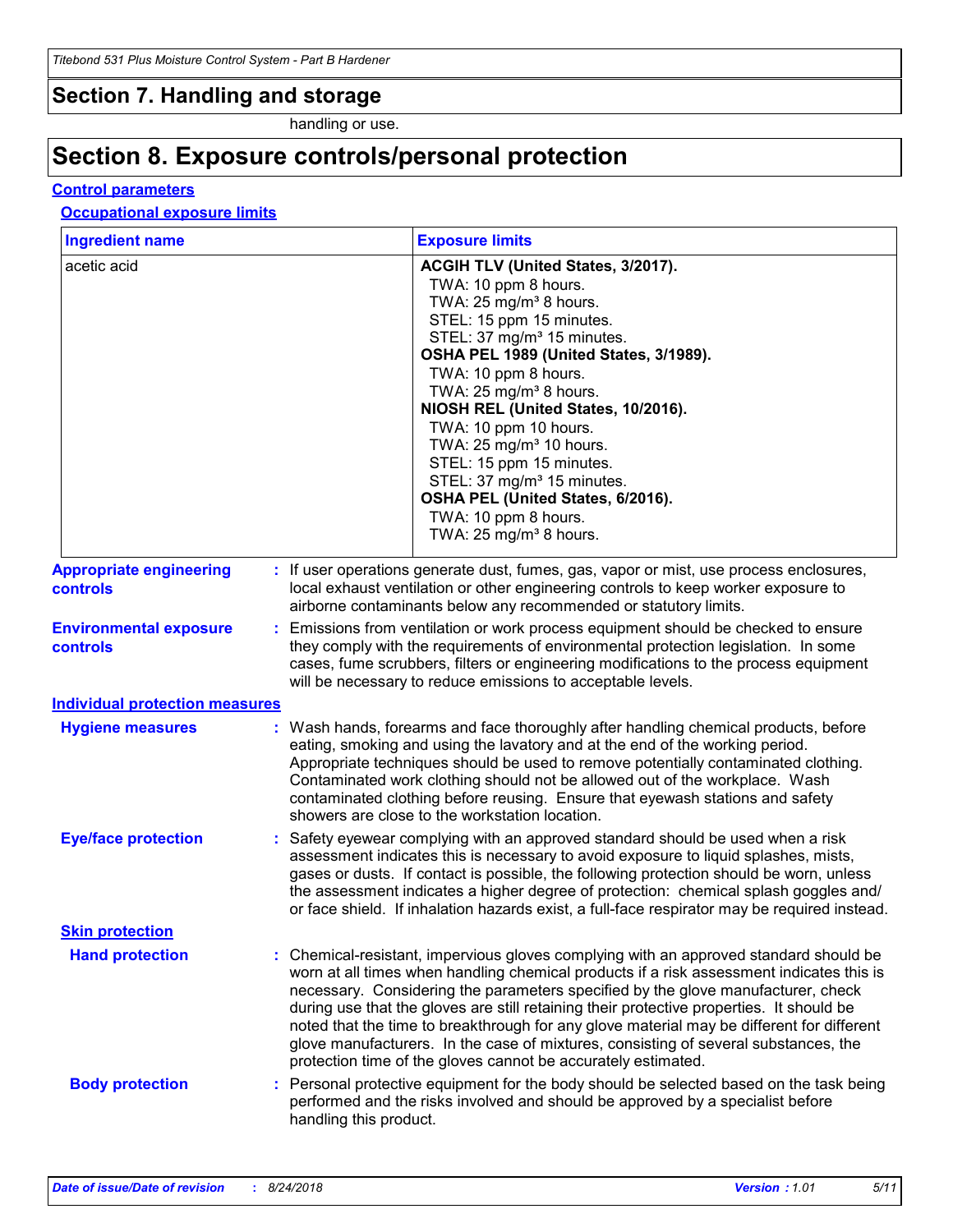## **Section 8. Exposure controls/personal protection**

| <b>Other skin protection</b>  | : Appropriate footwear and any additional skin protection measures should be selected<br>based on the task being performed and the risks involved and should be approved by a<br>specialist before handling this product.                                                           |
|-------------------------------|-------------------------------------------------------------------------------------------------------------------------------------------------------------------------------------------------------------------------------------------------------------------------------------|
| <b>Respiratory protection</b> | : Based on the hazard and potential for exposure, select a respirator that meets the<br>appropriate standard or certification. Respirators must be used according to a<br>respiratory protection program to ensure proper fitting, training, and other important<br>aspects of use. |

## **Section 9. Physical and chemical properties**

| <b>Appearance</b>                                 |                                                                 |
|---------------------------------------------------|-----------------------------------------------------------------|
| <b>Physical state</b>                             | $:$ Liquid.                                                     |
| <b>Color</b>                                      | : Yellow.                                                       |
| Odor                                              | : Characteristic.                                               |
| <b>Odor threshold</b>                             | : Not available.                                                |
| pH                                                | : 8 to 11                                                       |
| <b>Melting point</b>                              | : Not available.                                                |
| <b>Boiling point</b>                              | : >100°C (>212°F)                                               |
| <b>Flash point</b>                                | : Closed cup: $>100^{\circ}$ C ( $>212^{\circ}$ F)              |
| <b>Evaporation rate</b>                           | : Not available.                                                |
| <b>Flammability (solid, gas)</b>                  | : Not available.                                                |
| Lower and upper explosive<br>(flammable) limits   | : Not available.                                                |
| <b>VOC (less water, less</b><br>exempt solvents)  | $: 0$ g/l                                                       |
|                                                   | Not available.                                                  |
| <b>Vapor pressure</b>                             | : < 0.005 kPa (< 0.037503 mm Hg) [50 °C]                        |
| <b>Vapor density</b>                              | : Not available.                                                |
| <b>Relative density</b>                           | $: 0.9$ to 1.2 [calculated.]                                    |
| <b>Solubility</b>                                 | : Soluble in the following materials: cold water and hot water. |
| <b>Solubility in water</b>                        | : Not available.                                                |
| <b>Partition coefficient: n-</b><br>octanol/water | : Not available.                                                |
| <b>Auto-ignition temperature</b>                  | : Not available.                                                |
| <b>Decomposition temperature</b>                  | : Not available.                                                |
| <b>Viscosity</b>                                  | : Not available.                                                |

## **Section 10. Stability and reactivity**

| <b>Reactivity</b>                                   | : No specific test data related to reactivity available for this product or its ingredients.              |
|-----------------------------------------------------|-----------------------------------------------------------------------------------------------------------|
| <b>Chemical stability</b>                           | : The product is stable.                                                                                  |
| <b>Possibility of hazardous</b><br><b>reactions</b> | : Under normal conditions of storage and use, hazardous reactions will not occur.                         |
| <b>Conditions to avoid</b>                          | No specific data.                                                                                         |
| <b>Incompatible materials</b>                       | : No specific data.                                                                                       |
| <b>Hazardous decomposition</b><br>products          | : Under normal conditions of storage and use, hazardous decomposition products should<br>not be produced. |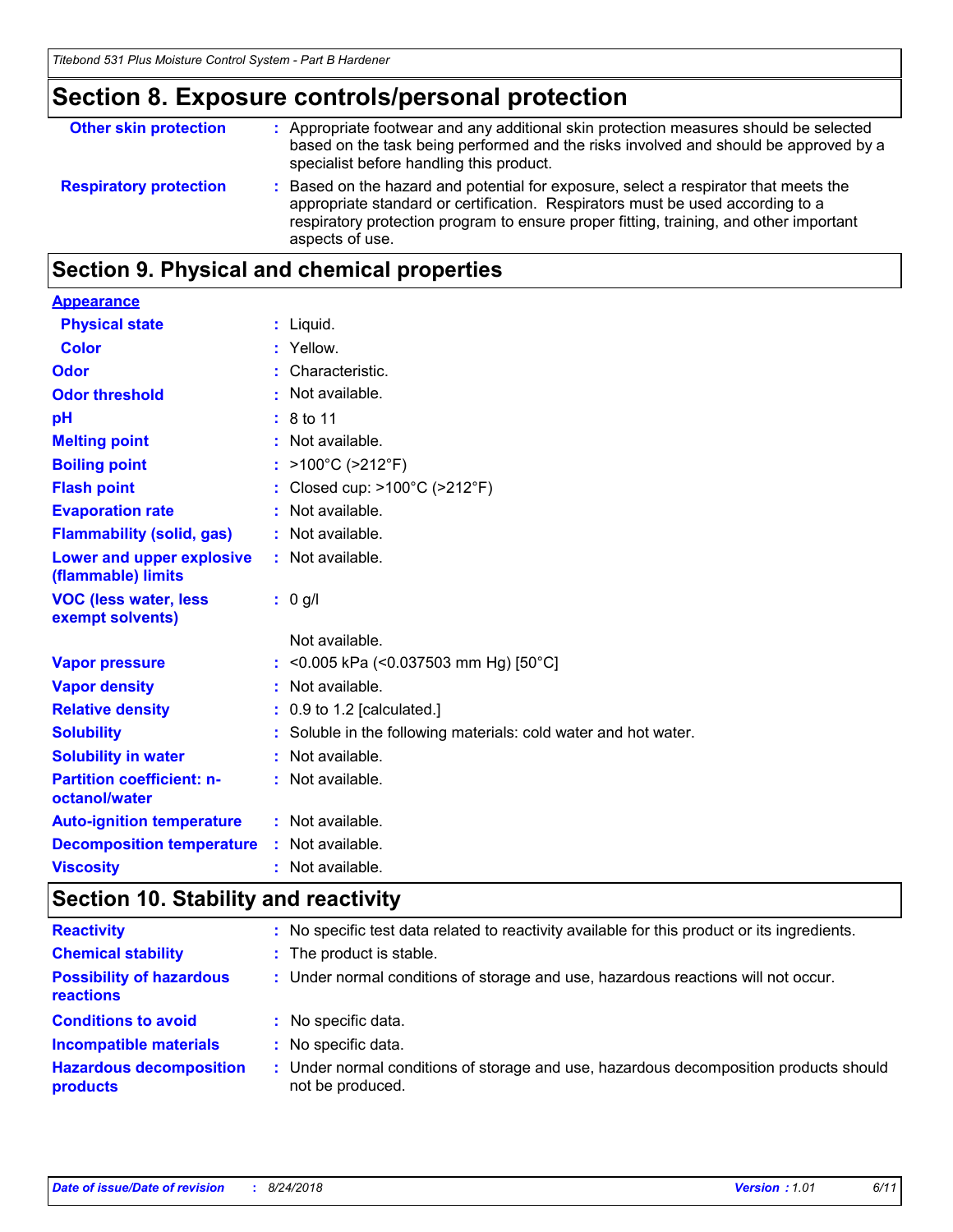# **Section 11. Toxicological information**

### **Information on toxicological effects**

### **Acute toxicity**

| <b>Product/ingredient name</b> | <b>Result</b>                                            | <b>Species</b>       | <b>Dose</b>                                             | <b>Exposure</b> |
|--------------------------------|----------------------------------------------------------|----------------------|---------------------------------------------------------|-----------------|
| l acetic acid                  | <b>LC50 Inhalation Vapor</b><br>LD50 Dermal<br>LD50 Oral | Rat<br>Rabbit<br>Rat | $11000 \,\mathrm{mg/m^3}$<br>$1060$ mg/kg<br>3310 mg/kg | I4 hours        |

### **Irritation/Corrosion**

| <b>Product/ingredient name</b> | <b>Result</b>                 | <b>Species</b> | <b>Score</b> | <b>Exposure</b>       | <b>Observation</b>       |
|--------------------------------|-------------------------------|----------------|--------------|-----------------------|--------------------------|
| acetic acid                    | Eyes - Mild irritant          | Rabbit         |              | $ 0.5$ minutes $5$  - |                          |
|                                |                               |                |              | milligrams            |                          |
|                                | Skin - Mild irritant          | Human          |              | 24 hours 50           | $\overline{\phantom{a}}$ |
|                                |                               |                |              | milligrams            |                          |
|                                | Skin - Mild irritant          | Rabbit         |              | 24 hours 50           | $\overline{\phantom{a}}$ |
|                                |                               |                |              | milligrams            |                          |
|                                | <b>Skin - Severe irritant</b> | Rabbit         |              | 525                   | ۰                        |
|                                |                               |                |              | milligrams            |                          |

**Skin :** Prolonged or repeated contact can defat the skin and lead to irritation, cracking and/or

### **Conclusion/Summary**

|                                                           | dermatitis.                                                                                   |
|-----------------------------------------------------------|-----------------------------------------------------------------------------------------------|
| <b>Eyes</b>                                               | : May cause severe eye irritation.                                                            |
| <b>Respiratory</b>                                        | : Inhalation of oil mist or vapors at elevated temperatures may cause respiratory irritation. |
| <b>Sensitization</b>                                      |                                                                                               |
| Not available.                                            |                                                                                               |
| <b>Conclusion/Summary</b>                                 |                                                                                               |
| <b>Skin</b>                                               | : May cause allergic skin reactions with repeated exposure.                                   |
| <b>Mutagenicity</b>                                       |                                                                                               |
| Not available.                                            |                                                                                               |
| <b>Carcinogenicity</b>                                    |                                                                                               |
| Not available.                                            |                                                                                               |
| <b>Reproductive toxicity</b>                              |                                                                                               |
| Not available.                                            |                                                                                               |
| <b>Teratogenicity</b>                                     |                                                                                               |
| Not available.                                            |                                                                                               |
| <b>Specific target organ toxicity (single exposure)</b>   |                                                                                               |
| Not available.                                            |                                                                                               |
|                                                           |                                                                                               |
| <b>Specific target organ toxicity (repeated exposure)</b> |                                                                                               |
| Not available.                                            |                                                                                               |
| <b>Aspiration hazard</b>                                  |                                                                                               |
| Not available.                                            |                                                                                               |
| <b>Information on the likely</b>                          | : Routes of entry anticipated: Oral, Dermal, Inhalation.                                      |
| routes of exposure                                        |                                                                                               |
| <b>Potential acute health effects</b>                     |                                                                                               |
| <b>Eye contact</b>                                        | : Causes serious eye damage.                                                                  |
| <b>Inhalation</b>                                         | : No known significant effects or critical hazards.                                           |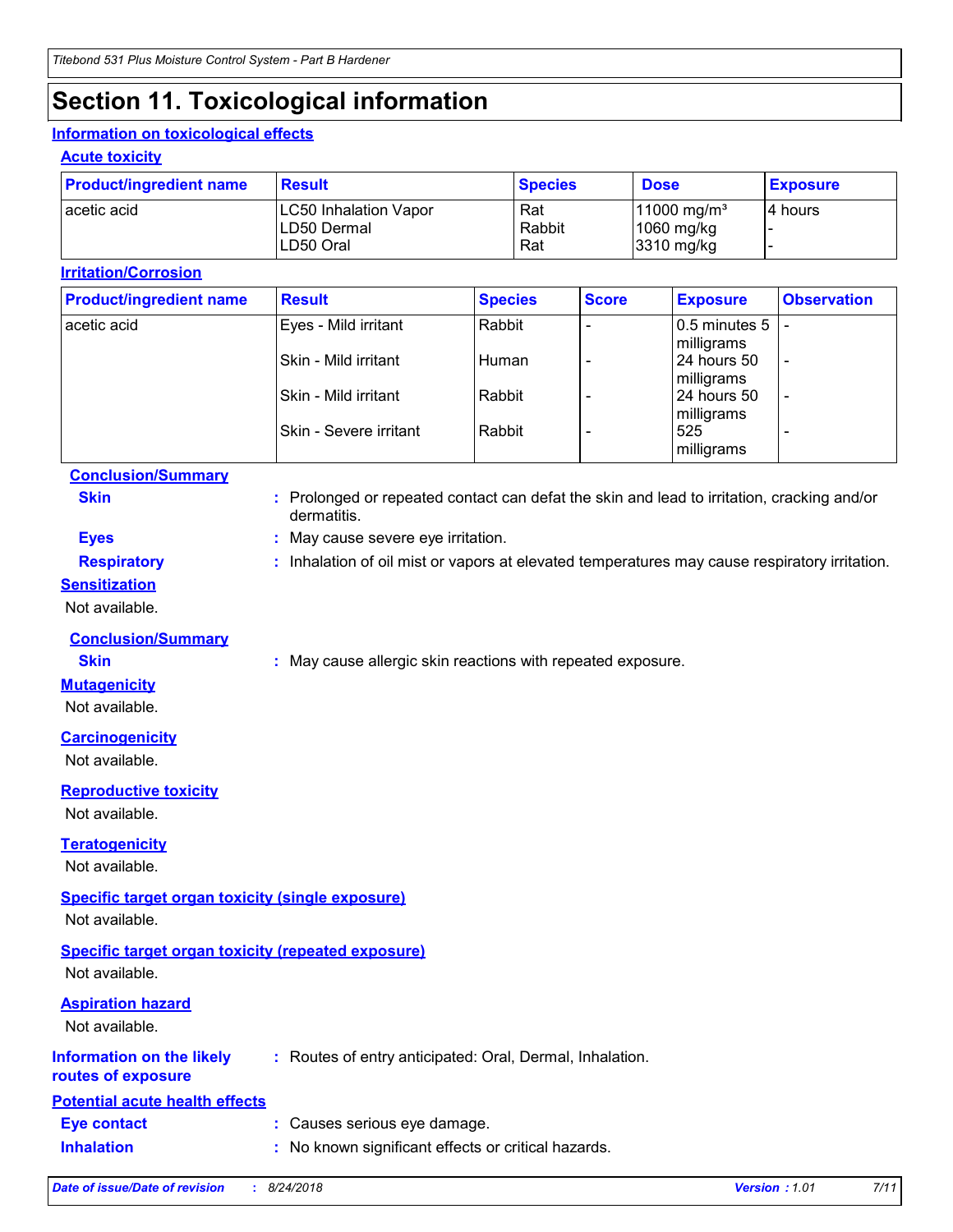## **Section 11. Toxicological information**

| <b>Skin contact</b>                                       | : Causes skin irritation. May cause an allergic skin reaction.                                           |
|-----------------------------------------------------------|----------------------------------------------------------------------------------------------------------|
| <b>Ingestion</b>                                          | : No known significant effects or critical hazards.                                                      |
|                                                           | Symptoms related to the physical, chemical and toxicological characteristics                             |
| <b>Eye contact</b>                                        | : Adverse symptoms may include the following:<br>pain<br>watering<br>redness                             |
| <b>Inhalation</b>                                         | No specific data.                                                                                        |
| <b>Skin contact</b>                                       | : Adverse symptoms may include the following:<br>pain or irritation<br>redness<br>blistering may occur   |
| <b>Ingestion</b>                                          | : Adverse symptoms may include the following:<br>stomach pains                                           |
|                                                           | Delayed and immediate effects and also chronic effects from short and long term exposure                 |
| <b>Short term exposure</b>                                |                                                                                                          |
| <b>Potential immediate</b><br>effects                     | : Not available.                                                                                         |
| <b>Potential delayed effects</b>                          | : Not available.                                                                                         |
| <b>Long term exposure</b>                                 |                                                                                                          |
| <b>Potential immediate</b><br>effects                     | : Not available.                                                                                         |
| <b>Potential delayed effects</b>                          | : Not available.                                                                                         |
| <b>Potential chronic health effects</b><br>Not available. |                                                                                                          |
| <b>General</b>                                            | : Once sensitized, a severe allergic reaction may occur when subsequently exposed to<br>very low levels. |
| <b>Carcinogenicity</b>                                    | : No known significant effects or critical hazards.                                                      |
| <b>Mutagenicity</b>                                       | No known significant effects or critical hazards.                                                        |
| <b>Teratogenicity</b>                                     | No known significant effects or critical hazards.                                                        |
| <b>Developmental effects</b>                              | : No known significant effects or critical hazards.                                                      |
| <b>Fertility effects</b>                                  | : No known significant effects or critical hazards.                                                      |
| <b>Numerical measures of toxicity</b>                     |                                                                                                          |
| <b>Acute toxicity estimates</b>                           |                                                                                                          |

Not available.

## **Section 12. Ecological information**

### **Toxicity**

| <b>Product/ingredient name</b> | <b>Result</b>                                                        | <b>Species</b>                                                    | <b>Exposure</b>      |
|--------------------------------|----------------------------------------------------------------------|-------------------------------------------------------------------|----------------------|
| acetic acid                    | Acute EC50 73400 µg/l Fresh water                                    | Algae - Navicula seminulum                                        | 96 hours             |
|                                | Acute EC50 65000 µg/l Fresh water                                    | Daphnia - Daphnia magna -<br>Neonate                              | I48 hours            |
|                                | Acute LC50 32 mg/l Marine water<br>Acute LC50 75000 µg/l Fresh water | Crustaceans - Artemia salina<br><b>Fish - Lepomis macrochirus</b> | 48 hours<br>96 hours |

### **Persistence and degradability**

Not available.

**Bioaccumulative potential**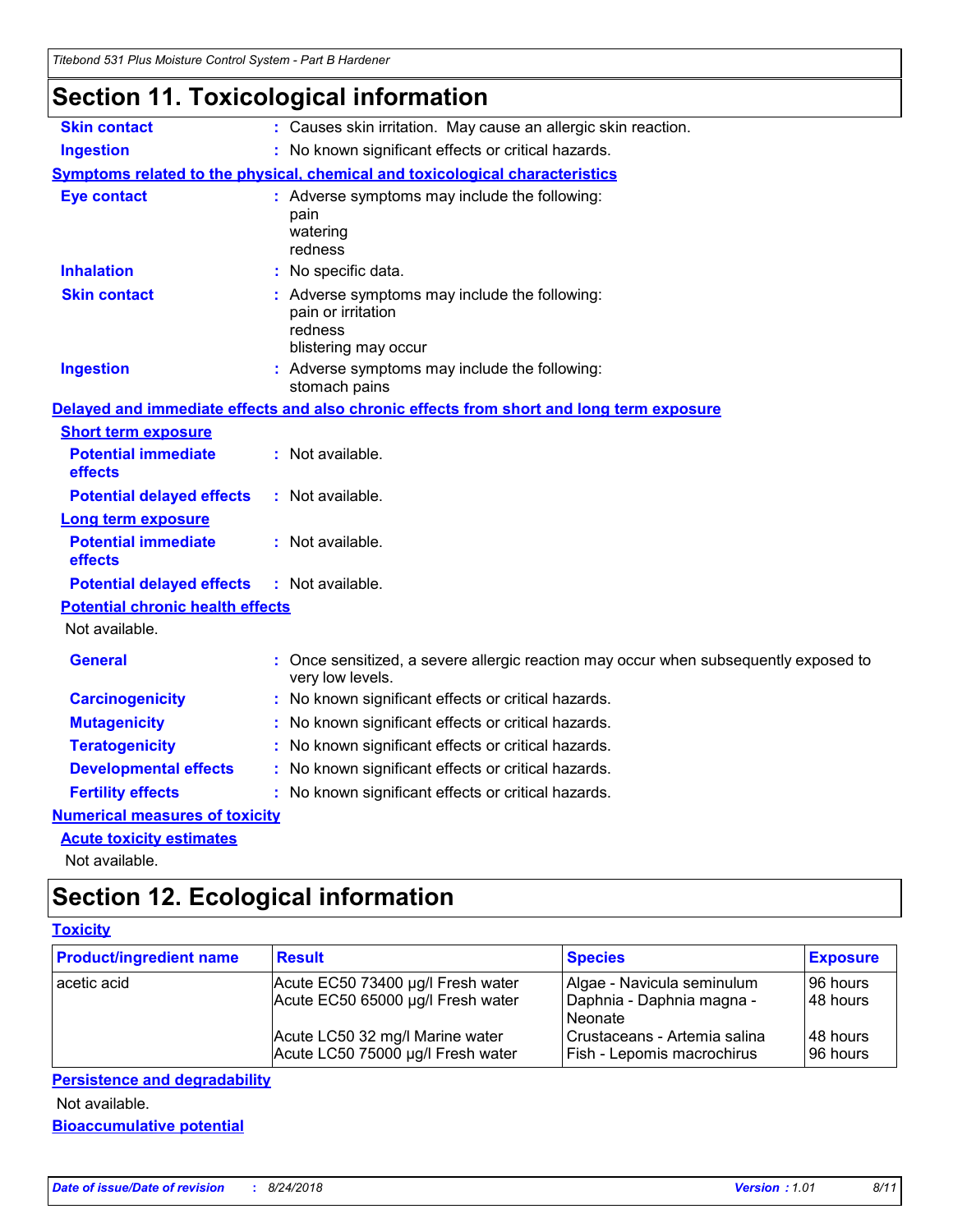## **Section 12. Ecological information**

| <b>Product/ingredient name</b> | $ LogP_{ow} $ | <b>BCF</b> | <b>Potential</b> |
|--------------------------------|---------------|------------|------------------|
| acetic acid                    | $-0.17$       | 3.16       | low              |

### **Mobility in soil**

| <b>Soil/water partition</b><br>coefficient (K <sub>oc</sub> ) | : Not available.                                    |
|---------------------------------------------------------------|-----------------------------------------------------|
| <b>Other adverse effects</b>                                  | : No known significant effects or critical hazards. |

## **Section 13. Disposal considerations**

| <b>Disposal methods</b> | : The generation of waste should be avoided or minimized wherever possible. Disposal<br>of this product, solutions and any by-products should at all times comply with the<br>requirements of environmental protection and waste disposal legislation and any<br>regional local authority requirements. Dispose of surplus and non-recyclable products<br>via a licensed waste disposal contractor. Waste should not be disposed of untreated to<br>the sewer unless fully compliant with the requirements of all authorities with jurisdiction.<br>Waste packaging should be recycled. Incineration or landfill should only be considered<br>when recycling is not feasible. This material and its container must be disposed of in a<br>safe way. Care should be taken when handling emptied containers that have not been<br>cleaned or rinsed out. Empty containers or liners may retain some product residues.<br>Avoid dispersal of spilled material and runoff and contact with soil, waterways, drains |
|-------------------------|----------------------------------------------------------------------------------------------------------------------------------------------------------------------------------------------------------------------------------------------------------------------------------------------------------------------------------------------------------------------------------------------------------------------------------------------------------------------------------------------------------------------------------------------------------------------------------------------------------------------------------------------------------------------------------------------------------------------------------------------------------------------------------------------------------------------------------------------------------------------------------------------------------------------------------------------------------------------------------------------------------------|
|                         | and sewers.                                                                                                                                                                                                                                                                                                                                                                                                                                                                                                                                                                                                                                                                                                                                                                                                                                                                                                                                                                                                    |

## **Section 14. Transport information**

|                                      | <b>DOT</b><br><b>Classification</b> | <b>TDG</b><br><b>Classification</b> | <b>Mexico</b><br><b>Classification</b> | <b>ADR/RID</b> | <b>IMDG</b>    | <b>IATA</b>    |
|--------------------------------------|-------------------------------------|-------------------------------------|----------------------------------------|----------------|----------------|----------------|
| <b>UN number</b>                     | Not regulated.                      | Not regulated.                      | Not regulated.                         | Not regulated. | Not regulated. | Not regulated. |
| <b>UN proper</b><br>shipping name    | $\blacksquare$                      |                                     |                                        |                |                |                |
| <b>Transport</b><br>hazard class(es) |                                     | $\blacksquare$                      | $\overline{\phantom{0}}$               |                | $\blacksquare$ |                |
| <b>Packing group</b>                 | $\qquad \qquad \blacksquare$        | -                                   | -                                      |                |                |                |
| <b>Environmental</b><br>hazards      | No.                                 | No.                                 | No.                                    | No.            | No.            | No.            |

## **Section 15. Regulatory information**

### **U.S. Federal regulations**

### **SARA 302/304**

**Composition/information on ingredients**

No products were found.

# **SARA 311/312**

**SARA 304 RQ :** Not applicable.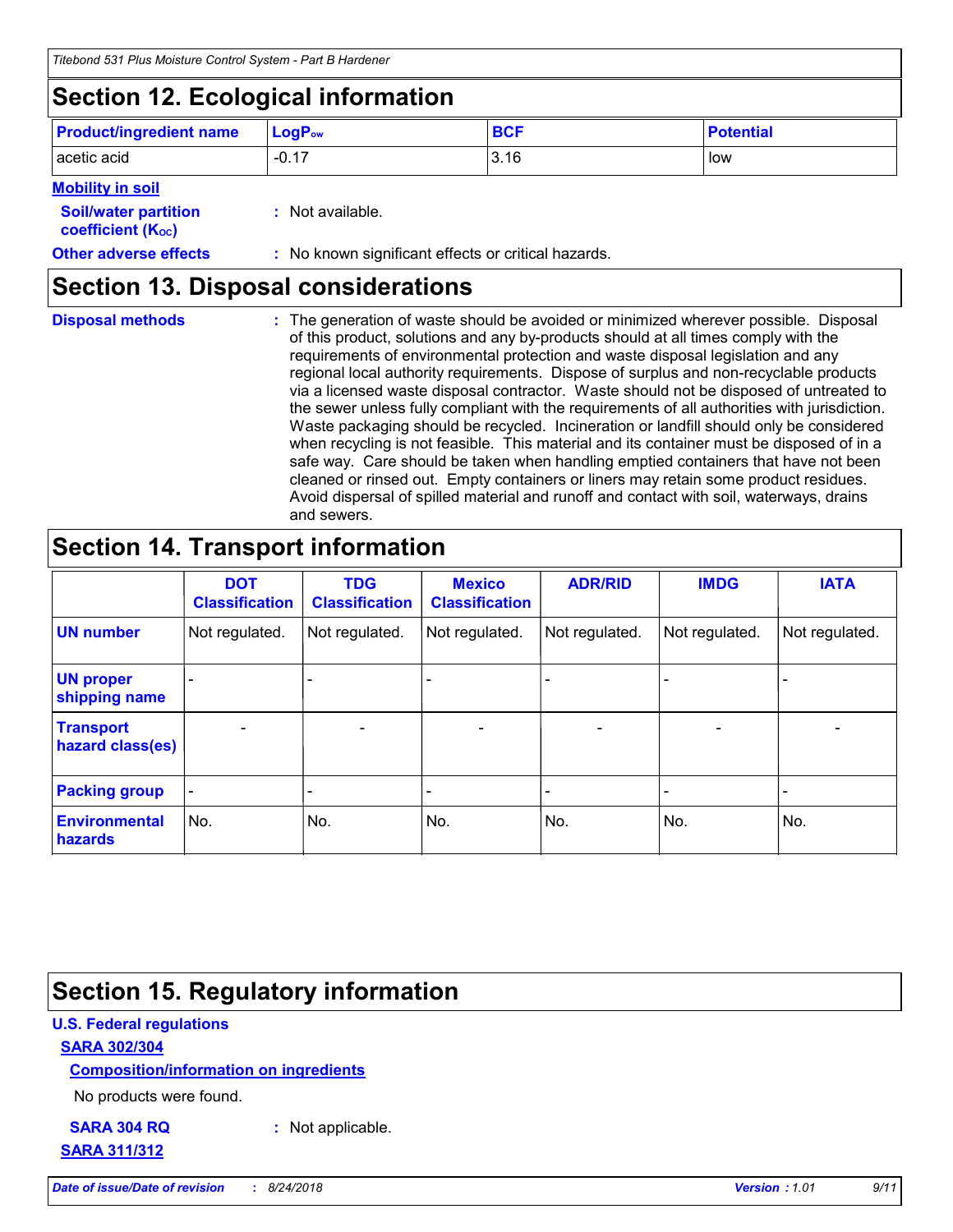## **Section 15. Regulatory information**

**Classification :** SKIN IRRITATION - Category 2 SERIOUS EYE DAMAGE - Category 1 SKIN SENSITIZATION - Category 1

### **Composition/information on ingredients**

| <b>Name</b> | %  | <b>Classification</b>                                                                                                                                                                                   |
|-------------|----|---------------------------------------------------------------------------------------------------------------------------------------------------------------------------------------------------------|
| acetic acid | ≤3 | <b>FLAMMABLE LIQUIDS - Category 3</b><br>ACUTE TOXICITY (dermal) - Category 4<br>ACUTE TOXICITY (inhalation) - Category 4<br><b>SKIN IRRITATION - Category 2</b><br><b>EYE IRRITATION - Category 2A</b> |

### **State regulations**

| <b>Massachusetts</b> | : The following components are listed: ACETIC ACID; ACETIC ACID GLACIAL                    |
|----------------------|--------------------------------------------------------------------------------------------|
| <b>New York</b>      | : The following components are listed: Acetic acid                                         |
| <b>New Jersey</b>    | : The following components are listed: ACETIC ACID; ETHANOIC ACID                          |
| Pennsylvania         | : The following components are listed: ACETIC ACID; ACETIC ACID, WATER<br><b>SOLUTIONS</b> |

### **International regulations**

**Chemical Weapon Convention List Schedules I, II & III Chemicals** Not listed.

### **Montreal Protocol**

Not listed.

### **Stockholm Convention on Persistent Organic Pollutants**

Not listed.

### **UNECE Aarhus Protocol on POPs and Heavy Metals**

Not listed.

### **Inventory list**

**China :** Not determined.

**United States TSCA 8(b)**

**inventory**

**:** All components are listed or exempted.

## **Section 16. Other information**

### **Hazardous Material Information System (U.S.A.)**



**Caution: HMIS® ratings are based on a 0-4 rating scale, with 0 representing minimal hazards or risks, and 4 representing significant hazards or risks. Although HMIS® ratings and the associated label are not required on SDSs or products leaving a facility under 29 CFR 1910.1200, the preparer may choose to provide them. HMIS® ratings are to be used with a fully implemented HMIS® program. HMIS® is a registered trademark and service mark of the American Coatings Association, Inc.**

**The customer is responsible for determining the PPE code for this material. For more information on HMIS® Personal Protective Equipment (PPE) codes, consult the HMIS® Implementation Manual.**

**National Fire Protection Association (U.S.A.)**